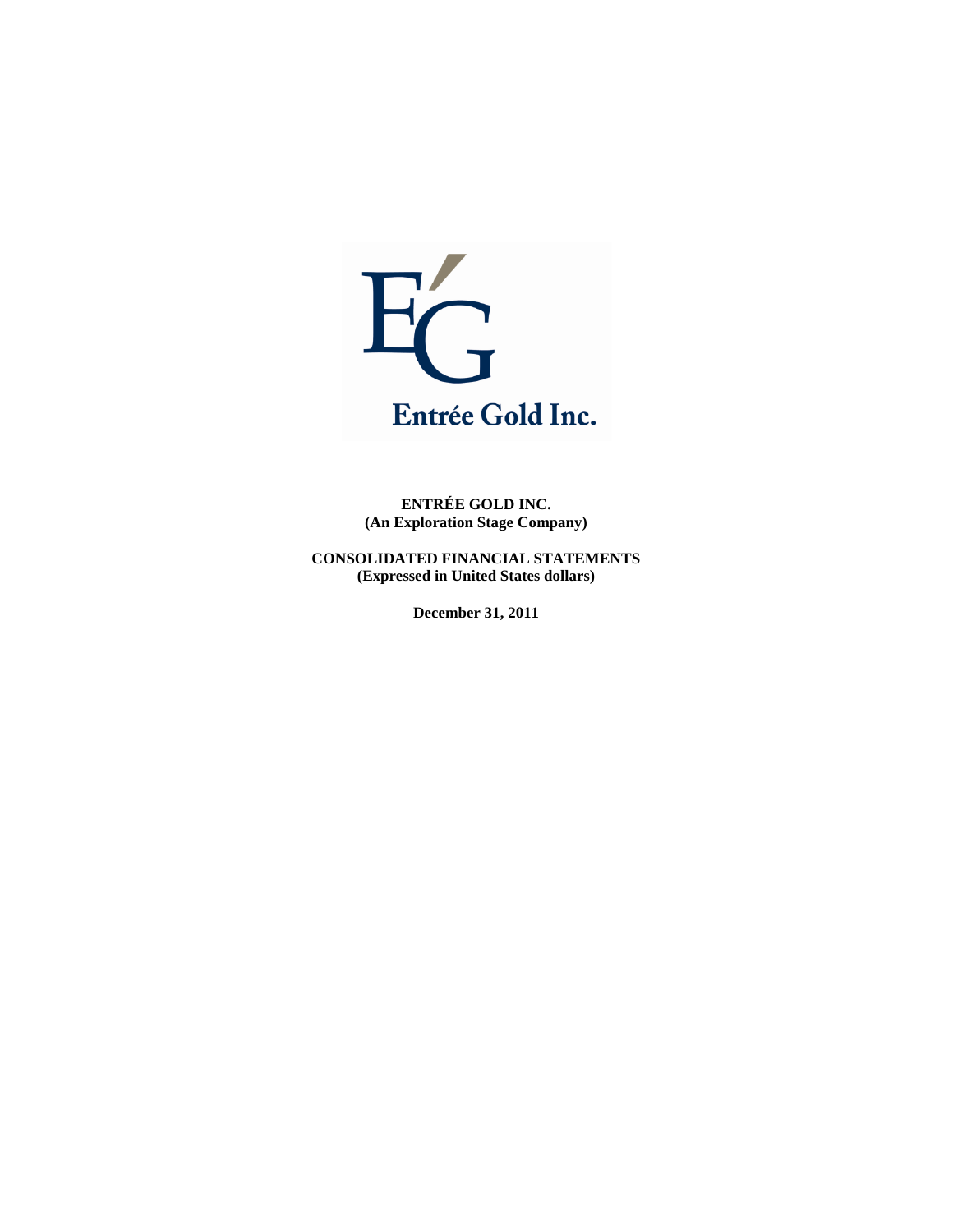#### **REPORT OF INDEPENDENT REGISTERED PUBLIC ACCOUNTING FIRM**

#### To the Shareholders of Entrée Gold Inc.

We have audited the accompanying balance sheets of Entrée Gold Inc., and its subsidiaries, as of December 31, 2011 and 2010, and the related statements of operations and comprehensive loss, stockholders' equity and cash flows for the years ended December 31, 2011 and 2010, and from the date of inception (July 19, 1995) to December 31, 2011. Entrée Gold Inc.'s management is responsible for these financial statements. Our responsibility is to express an opinion on these financial statements based on our audits.

We conducted our audits in accordance with the standards of the Public Company Accounting Oversight Board (United States). Those standards require that we plan and perform the audit to obtain reasonable assurance about whether the financial statements are free of material misstatement. An audit includes examining, on a test basis, evidence supporting the amounts and disclosures in the financial statements. An audit also includes assessing the accounting principles used and significant estimates made by management, as well as evaluating the overall financial statement presentation. We believe that our audits provide a reasonable basis for our opinion.

In our opinion, the financial statements referred to above present fairly, in all material respects, the financial position of Entrée Gold Inc. as of December 31, 2011 and 2010, and the results of its operations and its cash flows for the years then ended and for the cumulative period from inception (July 19, 1995) to December 31, 2011, in conformity with accounting principles generally accepted in the United States of America.

We also have audited, in accordance with the standards of the Public Company Accounting Oversight Board (United States), Entrée Gold Inc.'s internal control over financial reporting as of December 31, 2011 based on criteria established in Internal Control-Integrated Framework issued by the Committee of Sponsoring Organizations of the Treadway Commission (COSO), and our report dated March 29, 2012, expressed an unqualified opinion.

#### **"DAVIDSON & COMPANY LLP"**

Vancouver, Canada Chartered Accountants

March 29, 2012

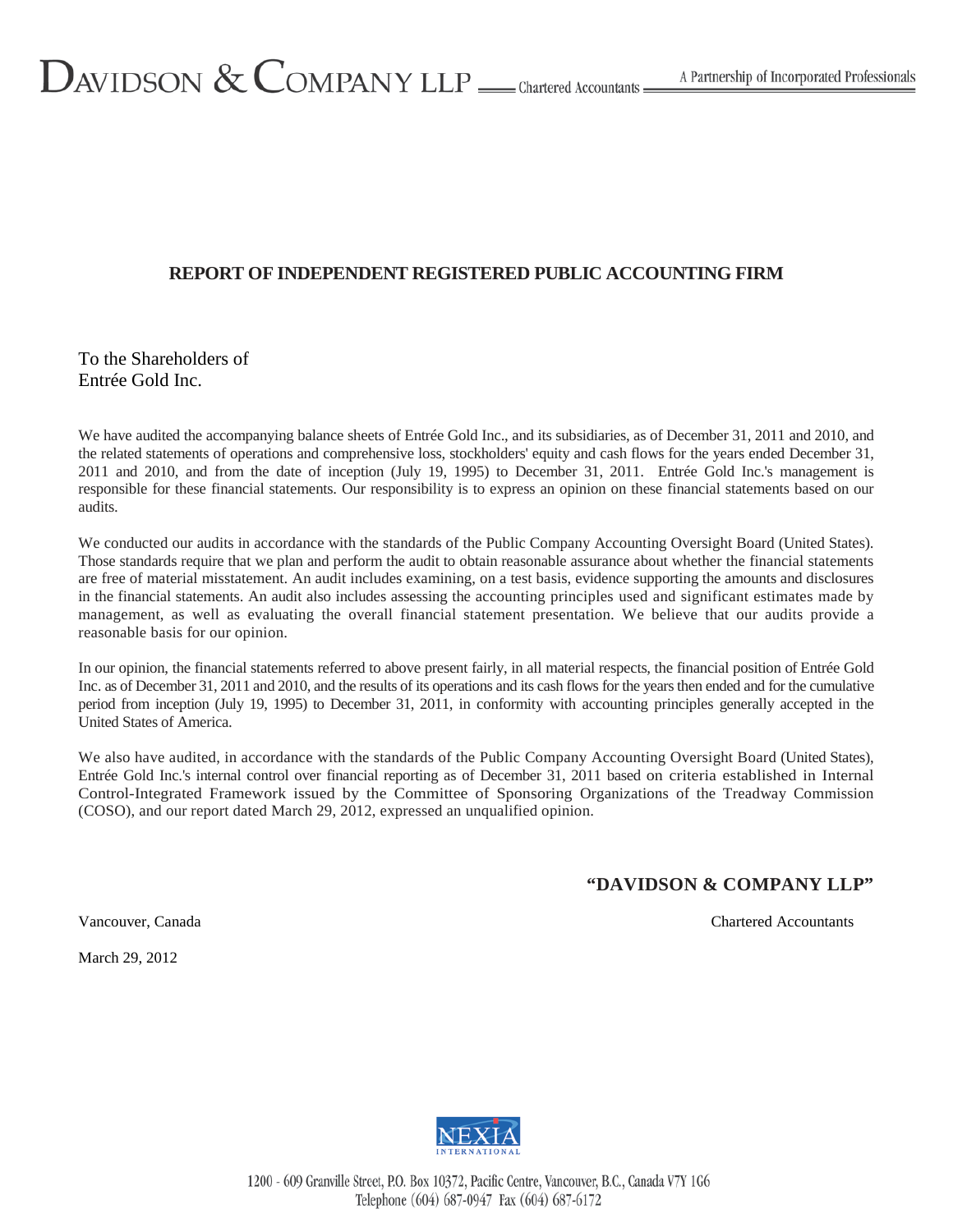# $D_{AVIDSON}$  &  $C_{OMPANY$  LLP  $\_\_$  Chartered Accountants =

#### **REPORT OF INDEPENDENT REGISTERED PUBLIC ACCOUNTING FIRM**

To the Shareholders of Entrée Gold Inc.

We have audited Entrée Gold Inc.'s internal control over financial reporting as of December 31, 2011, based on criteria established in Internal Control-Integrated Framework issued by the Committee of Sponsoring Organizations of the Treadway Commission (COSO). Entrée Gold Inc.'s management is responsible for maintaining effective internal control over financial reporting and for its assessment of the effectiveness of internal control over financial reporting included in the accompanying Management's Report on Internal Control over Financial Reporting. Our responsibility is to express an opinion on Entrée Gold Inc.'s internal control over financial reporting based on our audit.

We conducted our audit in accordance with the standards of the Public Company Accounting Oversight Board (United States). Those standards require that we plan and perform the audit to obtain reasonable assurance about whether effective internal control over financial reporting was maintained in all material respects. Our audit of internal control over financial reporting included obtaining an understanding of internal control over financial reporting, assessing the risk that a material weakness exists, and testing and evaluating the design and operating effectiveness of internal control based on the assessed risk. Our audit also included performing such other procedures as we considered necessary in the circumstances. We believe that our audit provides a reasonable basis for our opinion.

A company's internal control over financial reporting is a process designed to provide reasonable assurance regarding the reliability of financial reporting and the preparation of financial statements for external purposes in accordance with generally accepted accounting principles. A company's internal control over financial reporting includes those policies and procedures that (1) pertain to the maintenance of records that, in reasonable detail, accurately and fairly reflect the transactions and dispositions of the assets of the company; (2) provide reasonable assurance that transactions are recorded as necessary to permit preparation of financial statements in accordance with generally accepted accounting principles, and that receipts and expenditures of the company are being made only in accordance with authorizations of management and directors of the company; and (3) provide reasonable assurance regarding prevention or timely detection of unauthorized acquisition, use, or disposition of the company's assets that could have a material effect on the financial statements.

Because of its inherent limitations, internal control over financial reporting may not prevent or detect misstatements. Also, projections of any evaluation of effectiveness to future periods are subject to the risk that controls may become inadequate because of changes in conditions, or that the degree of compliance with the policies or procedures may deteriorate.

In our opinion, Entrée Gold Inc. maintained, in all material respects, effective internal control over financial reporting as of December 31, 2011, based on criteria established in Internal Control-Integrated Framework issued by the Committee of Sponsoring Organizations of the Treadway Commission (COSO).

We have also audited, in accordance with the standards of the Public Company Accounting Oversight Board (United States), the balance sheets and the related statements of operations and comprehensive loss, stockholders' equity and cash flows of Entrée Gold Inc., and our report dated March 29, 2012 expressed an unqualified opinion.

#### **"DAVIDSON & COMPANY LLP"**

Vancouver, Canada Chartered Accountants Chartered Accountants

March 29, 2012

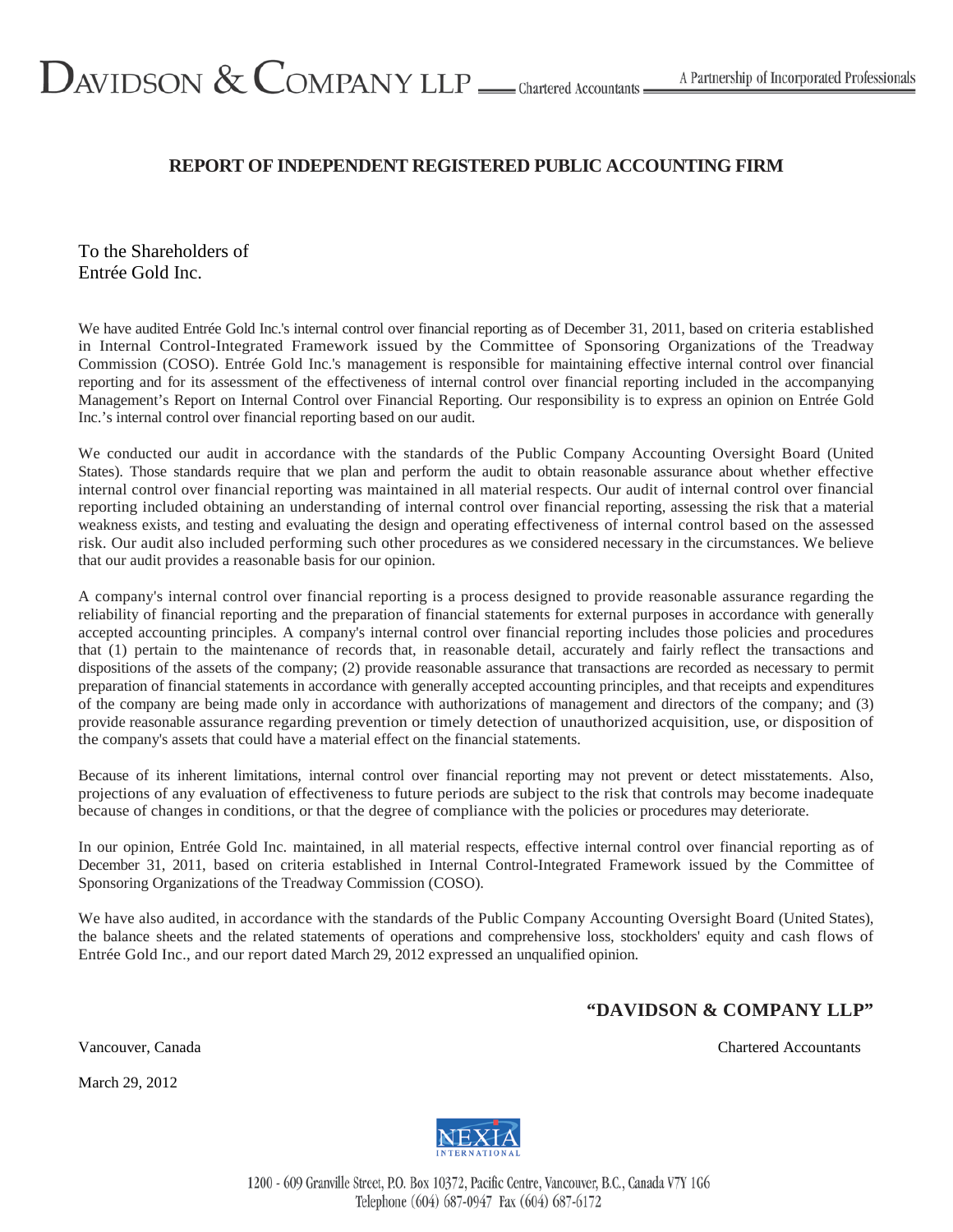(An Exploration Stage Company) CONSOLIDATED BALANCE SHEETS (Expressed in United States dollars)

|                                                                                                                                           |               | December 31,<br>2011 | December 31,<br>2010 |
|-------------------------------------------------------------------------------------------------------------------------------------------|---------------|----------------------|----------------------|
| <b>ASSETS</b>                                                                                                                             |               |                      |                      |
| <b>Current</b>                                                                                                                            |               |                      |                      |
| Cash and cash equivalents (Note 4)                                                                                                        | \$            | 14,512,198           | \$<br>21,296,169     |
| Short-term investments (Note 4)                                                                                                           |               | 4,916,421            |                      |
| Receivables                                                                                                                               |               | 424,522              | 309,079              |
| Prepaid expenses                                                                                                                          |               | 955,121              | 1,140,253            |
| Total current assets                                                                                                                      |               | 20,808,262           | 22,745,501           |
| Long-term investments (Note 5)                                                                                                            |               |                      | 5,564,502            |
| Equipment (Note 6)                                                                                                                        |               | 754,846              | 766,309              |
| Mineral property interests (Note 7)                                                                                                       |               | 52,678,763           | 51,977,982           |
| Other assets                                                                                                                              |               | 249,489              | 185,287              |
| Equity investment - joint venture (Notes 5 and 7)                                                                                         |               | 98,450               | 119,517              |
| <b>Total assets</b>                                                                                                                       | \$            | 74,589,810           | \$<br>81,359,098     |
| LIABILITIES AND STOCKHOLDERS' EQUITY                                                                                                      |               |                      |                      |
| <b>Current</b>                                                                                                                            |               |                      |                      |
| Accounts payable and accrued liabilities                                                                                                  | $\mathcal{S}$ | 1,804,126            | \$<br>1,477,300      |
| Loans payable to Oyu Tolgoi LLC (Note 8)                                                                                                  |               | 4,327,878            | 1,783,692            |
| Deferred income tax liabilities (Note 11)                                                                                                 |               | 9,392,614            | 14,374,498           |
| <b>Total liabilities</b>                                                                                                                  |               | 15,524,618           | 17,635,490           |
| <b>Stockholders' equity</b>                                                                                                               |               |                      |                      |
| Common stock, no par value, unlimited number authorized, (Note 9)<br>127,016,788 (December 31, 2010 - 114,354,925) issued and outstanding |               | 165,574,192          | 149,791,943          |
| Additional paid-in capital                                                                                                                |               | 17,420,307           | 16,871,401           |
| Accumulated other comprehensive income (Note 13)                                                                                          |               | 1,901,351            | 5,750,714            |
| Accumulated deficit during the exploration stage                                                                                          |               | (125, 830, 658)      | (108, 690, 450)      |
| Total stockholders' equity                                                                                                                |               | 59,065,192           | 63,723,608           |
| Total liabilities and stockholders' equity                                                                                                | \$            | 74,589,810           | \$<br>81,359,098     |
|                                                                                                                                           |               |                      |                      |

**Nature of operations** (Note 1)

**Commitments** (Note 15)

**Subsequent events** (Note 17)

The accompanying notes are an integral part of these consolidated financial statements.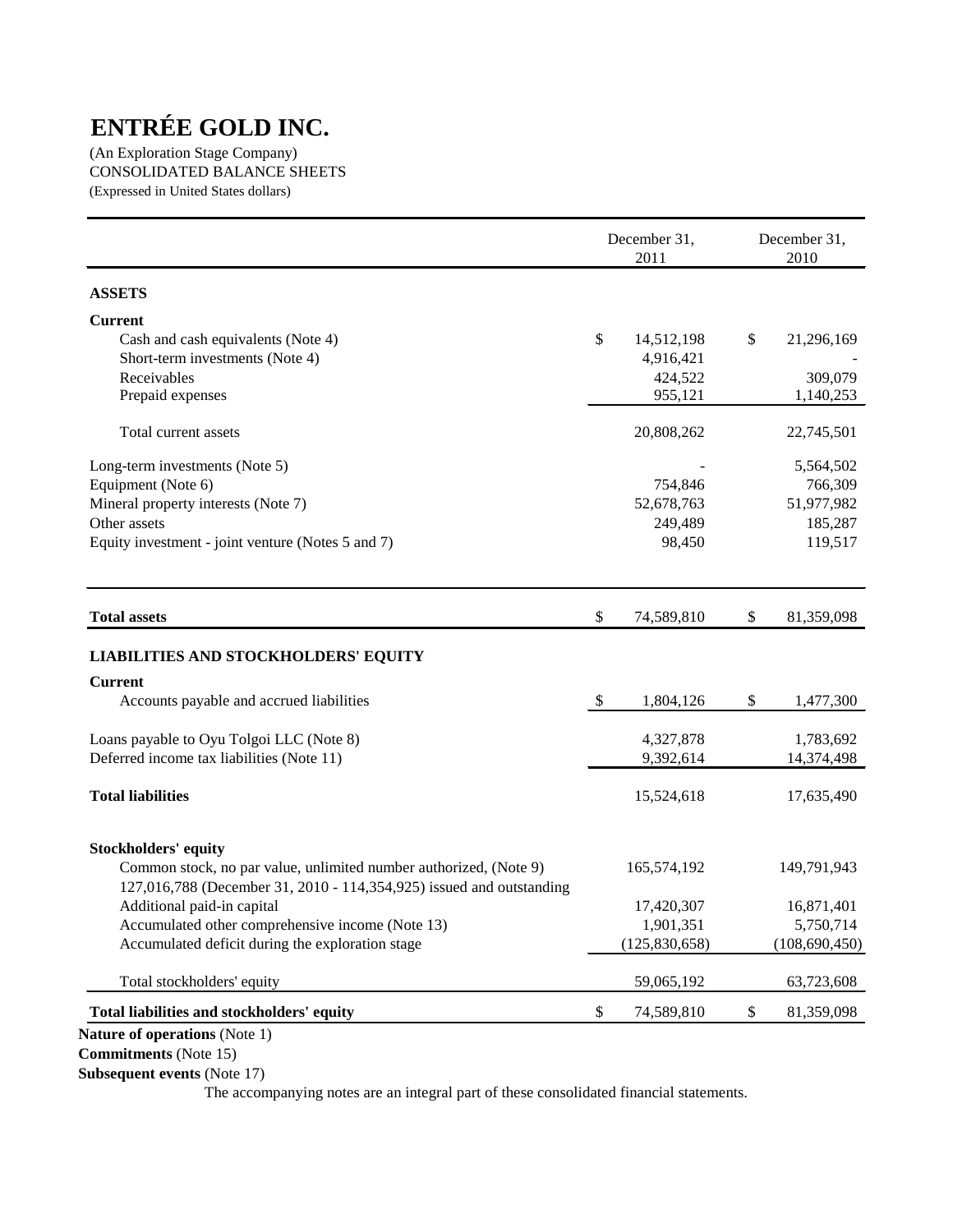(An Exploration Stage Company)

CONSOLIDATED STATEMENTS OF OPERATIONS AND COMPREHENSIVE LOSS

(Expressed in United States dollars)

|                                                                                | Year Ended<br>December 31,      | Year Ended<br>December 31,  | Inception<br>(July 19,1995) to                   |
|--------------------------------------------------------------------------------|---------------------------------|-----------------------------|--------------------------------------------------|
|                                                                                | 2011                            | 2010                        | December 31, 2011                                |
| <b>EXPENSES</b>                                                                |                                 |                             |                                                  |
| Exploration (Note 7)                                                           | \$17,679,174                    | \$12,226,563                | 84,755,323<br><sup>\$</sup>                      |
| General and administration                                                     | 5,766,102                       | 7,846,393                   | 48,111,023                                       |
| Depreciation                                                                   | 196,221                         | 203,086                     | 1,276,413                                        |
| Gain on sale of mineral property interests (Note 7)                            | (1,574,523)                     |                             | (1,574,523)                                      |
| Impairment of mineral property interests (Note 7)                              | 531,005                         |                             | 531,005                                          |
| Foreign exchange loss (gain)                                                   | 491,504                         | (403, 230)                  | 269,498                                          |
| <b>Loss from operations</b>                                                    | (23,089,483)                    | (19,872,812)                | (133, 368, 739)                                  |
| Gain on sale of investments (Note 5)                                           | 3,326,275                       |                             | 3,326,275                                        |
| Interest income                                                                | 190,391                         | 243,433                     | 5,087,860                                        |
| Loss from equity investee (Note 5)                                             | (2,397,085)                     | (985, 441)                  | (3,918,629)                                      |
| Fair value adjustment of asset                                                 |                                 |                             |                                                  |
| backed commercial paper (Note 5)                                               |                                 |                             | (2, 332, 531)                                    |
| Loss from operations before income taxes                                       | (21,969,902)                    | (20,614,820)                | (131, 205, 764)                                  |
| Current income tax expense                                                     | (152, 190)                      |                             | (152, 190)                                       |
| Deferred income tax recovery                                                   | 4,981,884                       | 545,412                     | 5,527,296                                        |
| <b>Net loss</b>                                                                | \$(17,140,208)                  |                             | $$(20,069,408)$ \$ $(125,830,658)$               |
| Comprehensive loss:                                                            |                                 |                             |                                                  |
| Net loss                                                                       |                                 |                             | $$(17,140,208)$ $$(20,069,408)$ $$(125,830,658)$ |
| Unrealized gain (loss) on available                                            |                                 |                             |                                                  |
| for sale securities (Note 13)                                                  | (2,747,997)                     | 2,184,516                   |                                                  |
|                                                                                |                                 |                             | 1,901,351                                        |
| Foreign currency translation adjustment (Note 13)<br><b>Comprehensive loss</b> | (1, 101, 366)<br>\$(20,989,571) | 3,483,645<br>\$(14,401,247) | \$(123,929,307)                                  |
|                                                                                |                                 |                             |                                                  |
| Basic and diluted net loss per share                                           | \$<br>$(0.15)$ \$               | (0.19)                      |                                                  |
| Weighted average number of common shares outstanding                           | 115,978,815                     | 105,814,724                 |                                                  |

The accompanying notes are an integral part of these consolidated financial statements.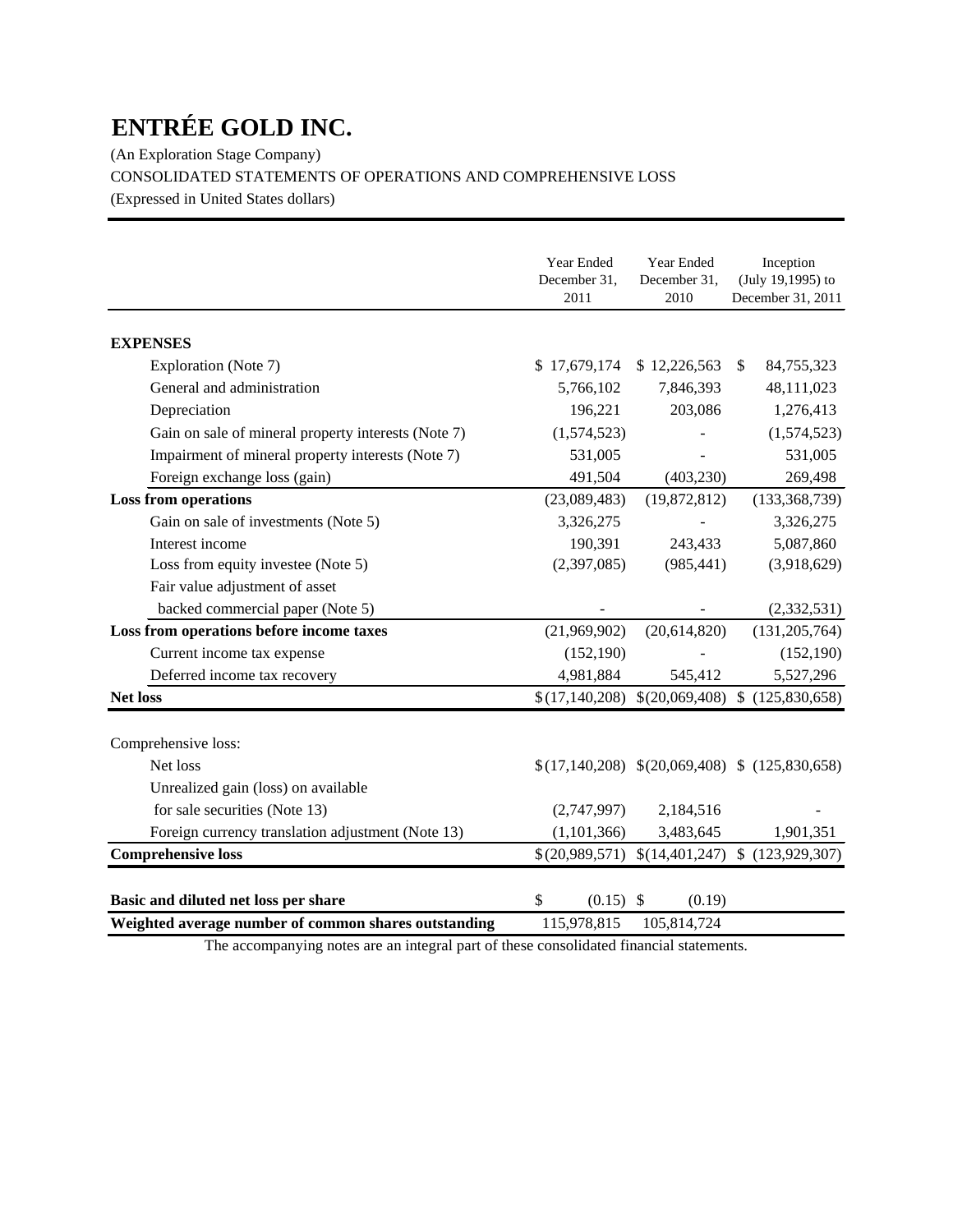(An Exploration Stage Company) CONSOLIDATED STATEMENT OF STOCKHOLDERS' EQUITY

(Expressed in United States dollars)

|                                                              | Number of<br><b>Shares</b> |              | Common<br><b>Stock</b> |              | Additional<br>Paid-in Capital | Accumulated<br>Other<br>Comprehensive<br>Income | Accumulated<br>Deficit<br>During the<br>Exploration<br>Stage |              | Total<br>Stockholders'<br>Equity |
|--------------------------------------------------------------|----------------------------|--------------|------------------------|--------------|-------------------------------|-------------------------------------------------|--------------------------------------------------------------|--------------|----------------------------------|
| Balance, July 19, 1995 (date of inception)<br>Shares issued: |                            | \$           |                        | \$           |                               | \$                                              | \$                                                           | -\$          |                                  |
| Private placements                                           | 4,200,000                  |              | 60,852                 |              |                               |                                                 |                                                              |              | 60,852                           |
| Acquisition of mineral property interests                    | 3,200,000                  |              | 147,520                |              |                               |                                                 |                                                              |              | 147,520                          |
| Foreign currency translation adjustment                      |                            |              |                        |              |                               | (756)                                           |                                                              |              | (756)                            |
| Net loss                                                     |                            |              |                        |              |                               |                                                 | (175, 714)                                                   |              | (175, 714)                       |
| Balance, April 30, 1996<br>Shares issued:                    | 7,400,000                  | \$           | 208,372                | \$           |                               | \$<br>(756)                                     | \$<br>(175, 714)                                             | \$           | 31,902                           |
| Private placements                                           | 3,880,000                  |              | 274,718                |              |                               |                                                 |                                                              |              | 274,718                          |
| Foreign currency translation adjustment                      |                            |              |                        |              |                               | (8, 568)                                        |                                                              |              | (8,568)                          |
| Net loss                                                     |                            |              |                        |              |                               |                                                 | (56,250)                                                     |              | (56,250)                         |
| Balance, April 30, 1997                                      | 11,280,000                 | $\mathbb{S}$ | 483,090                | $\mathbb{S}$ |                               | \$<br>(9, 324)                                  | \$<br>(231,964)                                              | $\mathbb{S}$ | 241,802                          |
| Foreign currency translation adjustment                      |                            |              |                        |              |                               | (5,216)                                         |                                                              |              | (5,216)                          |
| Net loss                                                     |                            |              |                        |              |                               |                                                 | (33, 381)                                                    |              | (33, 381)                        |
| Balance, April 30, 1998                                      | 11,280,000                 | $\mathbb{S}$ | 483,090                | \$           |                               | \$<br>(14, 540)                                 | \$<br>(265, 345)                                             | \$           | 203,205                          |
| Foreign currency translation adjustment                      |                            |              |                        |              |                               | (3, 425)                                        |                                                              |              | (3,425)                          |
| Net loss                                                     |                            |              |                        |              |                               |                                                 | (40,341)                                                     |              | (40, 341)                        |
| Balance, April 30, 1999                                      | 11,280,000                 | $\mathbb{S}$ | 483,090                | $\mathbb{S}$ |                               | \$<br>(17,965)                                  | \$<br>(305, 686)                                             | $\mathbb{S}$ | 159,439                          |
| Escrow shares compensation                                   | $\overline{\phantom{a}}$   |              |                        |              | 41,593                        |                                                 |                                                              |              | 41,593                           |
| Exercise of stock options                                    | 1,128,000                  |              | 113,922                |              |                               |                                                 |                                                              |              | 113,922                          |
| Foreign currency translation adjustment                      |                            |              |                        |              |                               | (896)                                           |                                                              |              | (896)                            |
| Net loss                                                     |                            |              |                        |              |                               |                                                 | (154, 218)                                                   |              | (154, 218)                       |
| Balance, April 30, 2000                                      | 12,408,000                 | \$           | 597,012                | \$           | 41,593                        | \$<br>(18, 861)                                 | \$<br>(459,904)                                              | \$           | 159,840                          |
|                                                              |                            |              | -continued-            |              |                               |                                                 |                                                              |              |                                  |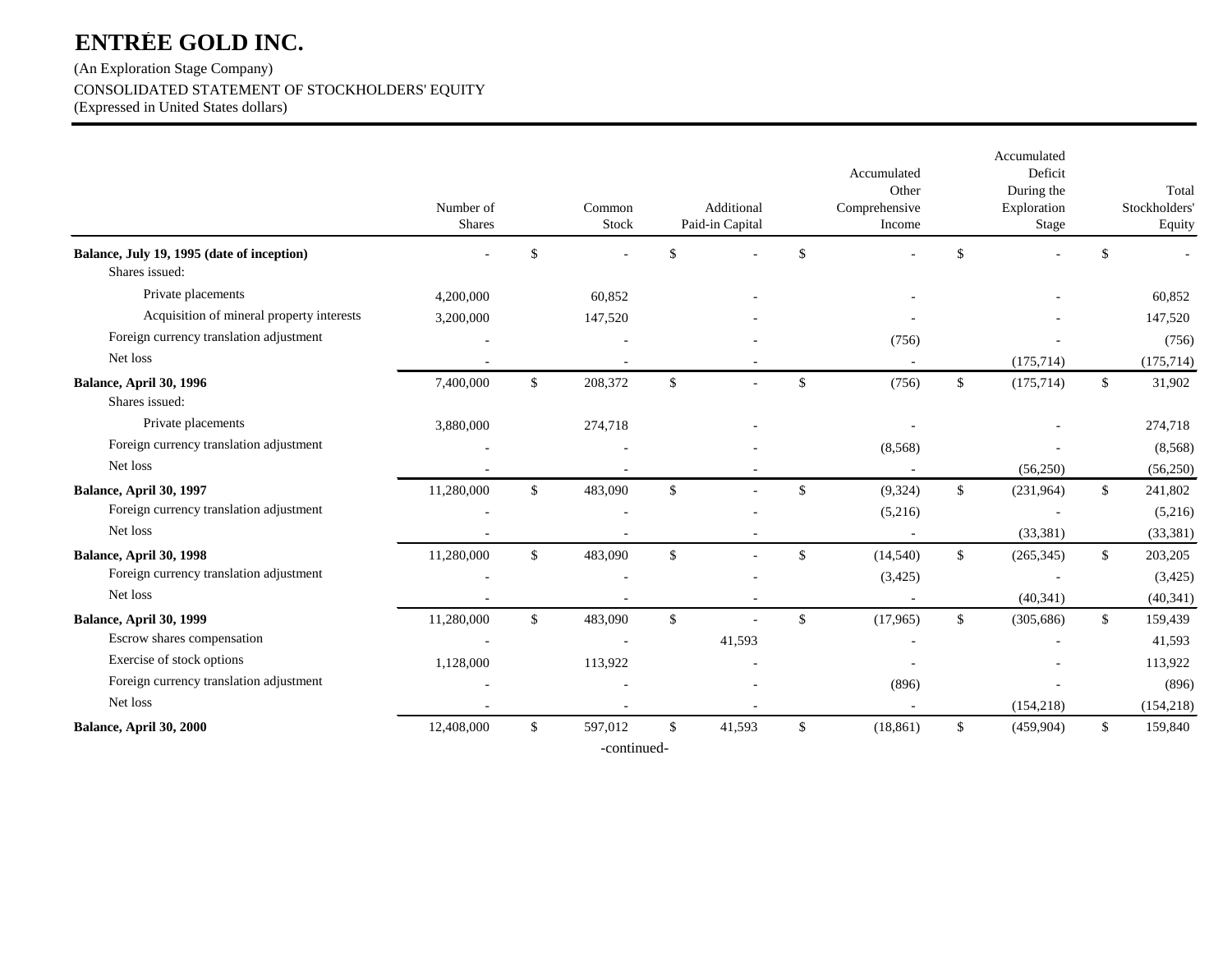### (An Exploration Stage Company)

#### CONSOLIDATED STATEMENT OF STOCKHOLDERS' EQUITY

(Expressed in United States dollars)

|                                             | Number of<br><b>Shares</b> | Common<br>Stock | Additional<br>Paid-in Capital | Accumulated<br>Other<br>Comprehensive<br>Income | Accumulated<br>Deficit<br>During the<br>Exploration<br><b>Stage</b> |              | Total<br>Stockholders'<br>Equity |
|---------------------------------------------|----------------------------|-----------------|-------------------------------|-------------------------------------------------|---------------------------------------------------------------------|--------------|----------------------------------|
| - continued -                               |                            |                 |                               |                                                 |                                                                     |              |                                  |
| Balance, April 30, 2000                     | 12,408,000                 | \$<br>597,012   | \$<br>41,593                  | \$<br>(18, 861)                                 | \$<br>(459, 904)                                                    | \$           | 159,840                          |
| Foreign currency translation adjustment     |                            |                 |                               | (5,627)                                         |                                                                     |              | (5,627)                          |
| Net loss                                    |                            |                 |                               |                                                 | (18, 399)                                                           |              | (18, 399)                        |
| Balance, April 30, 2001                     | 12,408,000                 | \$<br>597,012   | \$<br>41,593                  | \$<br>(24, 488)                                 | \$<br>(478, 303)                                                    | $\mathbb{S}$ | 135,814                          |
| Foreign currency translation adjustment     |                            |                 |                               | (2,561)                                         |                                                                     |              | (2,561)                          |
| Net loss                                    |                            |                 |                               |                                                 | (22, 490)                                                           |              | (22, 490)                        |
| Balance, April 30, 2002                     | 12,408,000                 | \$<br>597,012   | \$<br>41,593                  | \$<br>(27, 049)                                 | \$<br>(500, 793)                                                    | \$           | 110,763                          |
| Shares issued:                              |                            |                 |                               |                                                 |                                                                     |              |                                  |
| Private placements                          | 7,500,000                  | 1,351,055       |                               |                                                 |                                                                     |              | 1,351,055                        |
| Exercise of warrants                        | 12,500                     | 3,288           |                               |                                                 |                                                                     |              | 3,288                            |
| Agent's finder fee                          | 310,000                    | 39,178          |                               |                                                 |                                                                     |              | 39,178                           |
| Finder's fee for mineral property interests | 100,000                    | 35,827          |                               |                                                 |                                                                     |              | 35,827                           |
| Debt settlement                             | 135,416                    | 45,839          | 5,252                         |                                                 |                                                                     |              | 51,091                           |
| Agent's warrants                            |                            |                 | 16,877                        |                                                 |                                                                     |              | 16,877                           |
| Escrow shares compensation                  |                            |                 | 40,205                        |                                                 |                                                                     |              | 40,205                           |
| Stock-based compensation                    |                            |                 | 16,660                        |                                                 |                                                                     |              | 16,660                           |
| Share issue costs                           |                            | (211, 207)      |                               |                                                 |                                                                     |              | (211, 207)                       |
| Foreign currency translation adjustment     |                            |                 |                               | 73,080                                          |                                                                     |              | 73,080                           |
| Net loss                                    |                            |                 |                               |                                                 | (1,073,320)                                                         |              | (1,073,320)                      |
| Balance, April 30, 2003                     | 20,465,916                 | \$<br>1,860,992 | \$<br>120,587                 | \$<br>46,031                                    | \$<br>(1,574,113)                                                   | \$           | 453,497                          |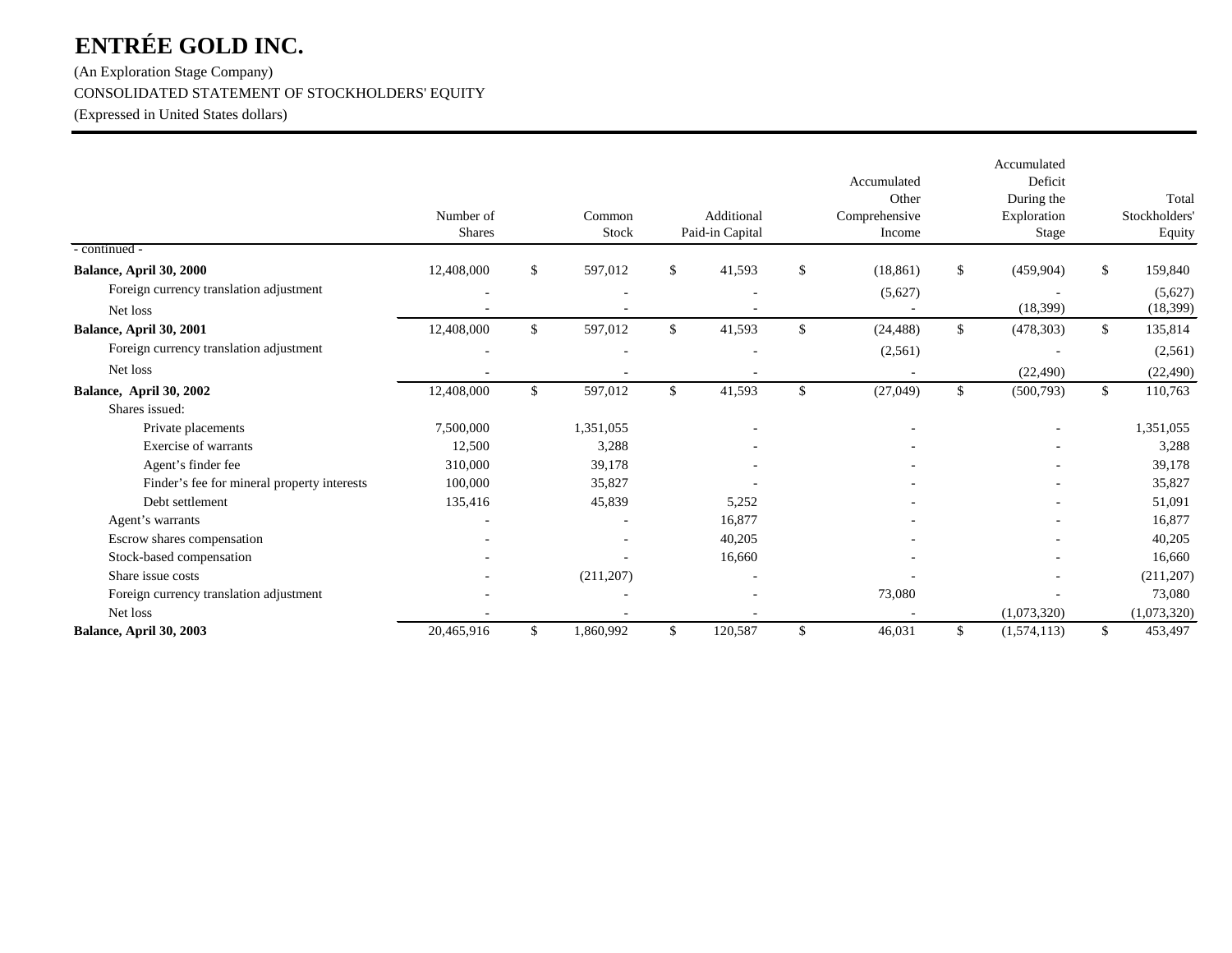(An Exploration Stage Company) CONSOLIDATED STATEMENT OF STOCKHOLDERS' EQUITY

(Expressed in United States dollars)

|                                         | Number of<br><b>Shares</b> | Common<br>Stock  | Additional<br>Paid-in Capital |               | Accumulated<br>Other<br>Comprehensive<br>Income |              | Accumulated<br>Deficit<br>During the<br>Exploration<br>Stage |             | Total<br>Stockholders'<br>Equity |
|-----------------------------------------|----------------------------|------------------|-------------------------------|---------------|-------------------------------------------------|--------------|--------------------------------------------------------------|-------------|----------------------------------|
| - continued -                           |                            |                  |                               |               |                                                 |              |                                                              |             |                                  |
| Balance, April 30, 2003                 | 20,465,916                 | \$<br>1,860,992  | \$<br>120,587                 | \$            | 46,031                                          | \$           | (1,574,113)                                                  | \$          | 453,497                          |
| Shares issued:                          |                            |                  |                               |               |                                                 |              |                                                              |             |                                  |
| Private placements and offerings        | 16,352,942                 | 10,891,160       |                               |               |                                                 |              |                                                              |             | 10,891,160                       |
| Exercise of warrants                    | 3,730,372                  | 1,316,664        | (6, 443)                      |               |                                                 |              |                                                              |             | 1,310,221                        |
| Exercise of stock options               | 35,000                     | 18,730           | (4,026)                       |               |                                                 |              |                                                              |             | 14,704                           |
| Agent's corporate finance fee           | 100,000                    | 64,192           | 8,384                         |               |                                                 |              |                                                              |             | 72,576                           |
| Mineral property interests              | 5,000,000                  | 3,806,000        |                               |               |                                                 |              |                                                              |             | 3,806,000                        |
| Agent's warrants                        |                            |                  | 370,741                       |               |                                                 |              |                                                              |             | 370,741                          |
| Escrow shares compensation              |                            |                  | 1,949,878                     |               |                                                 |              |                                                              |             | 1,949,878                        |
| Stock-based compensation                |                            |                  | 414,847                       |               |                                                 |              |                                                              |             | 414,847                          |
| Share issue costs                       |                            | (1,302,715)      |                               |               |                                                 |              |                                                              |             | (1,302,715)                      |
| Foreign currency translation adjustment |                            |                  |                               |               | 1,950                                           |              |                                                              |             | 1,950                            |
| Net loss                                |                            | $\sim$           |                               |               |                                                 |              | (12,505,759)                                                 |             | (12, 505, 759)                   |
| Balance, December 31, 2003              | 45,684,230                 | \$<br>16,655,023 | \$<br>2,853,968               | $\mathbb{S}$  | 47,981                                          | $\mathbb{S}$ | (14,079,872)                                                 | $\mathbf S$ | 5,477,100                        |
| Shares issued:                          |                            |                  |                               |               |                                                 |              |                                                              |             |                                  |
| Private placement                       | 4,600,000                  | 3,846,521        |                               |               |                                                 |              |                                                              |             | 3,846,521                        |
| Exercise of warrants                    | 533,836                    | 186,208          | (13, 197)                     |               |                                                 |              |                                                              |             | 173,011                          |
| Exercise of stock options               | 50,000                     | 26,180           | (8,238)                       |               |                                                 |              |                                                              |             | 17,942                           |
| Warrants issued for cancellation        |                            |                  |                               |               |                                                 |              |                                                              |             |                                  |
| of price guarantee                      |                            |                  | 129,266                       |               |                                                 |              |                                                              |             | 129,266                          |
| Escrow shares compensation              |                            |                  | 405,739                       |               |                                                 |              |                                                              |             | 405,739                          |
| Share issue costs                       |                            | (21,026)         |                               |               |                                                 |              |                                                              |             | (21,026)                         |
| Stock-based compensation                |                            |                  | 1,530,712                     |               |                                                 |              |                                                              |             | 1,530,712                        |
| Foreign currency translation adjustment |                            |                  |                               |               | 132,501                                         |              |                                                              |             | 132,501                          |
| Net loss                                |                            |                  |                               |               |                                                 |              | (5,528,114)                                                  |             | (5,528,114)                      |
| Balance, December 31, 2004              | 50,868,066                 | \$<br>20,692,906 | \$<br>4,898,250               | $\mathsf{\$}$ | 180,482                                         | \$           | (19,607,986)                                                 | \$          | 6,163,652                        |
| Shares issued:                          |                            |                  |                               |               |                                                 |              |                                                              |             |                                  |
| Private placement                       | 7,542,410                  | 13,538,097       |                               |               |                                                 |              |                                                              |             | 13,538,097                       |
| Exercise of warrants                    | 10,456,450                 | 10,475,291       |                               |               |                                                 |              |                                                              |             | 10,475,291                       |
| Exercise of stock options               | 772,000                    | 1,238,581        | (532,908)                     |               |                                                 |              |                                                              |             | 705,673                          |
| Escrow shares compensation              |                            |                  | (435,583)                     |               |                                                 |              |                                                              |             | (435,583)                        |
| Share issue costs                       |                            | (521,798)        |                               |               |                                                 |              |                                                              |             | (521,798)                        |
| Stock-based compensation                |                            |                  | 5,074,100                     |               |                                                 |              |                                                              |             | 5,074,100                        |
| Foreign currency translation adjustment |                            |                  |                               |               | 1,099,954                                       |              |                                                              |             | 1,099,954                        |
| Net loss                                |                            |                  |                               |               |                                                 |              | (13,691,767)                                                 |             | (13,691,767)                     |
| Balance, December 31, 2005              | 69.638.926                 | \$<br>45,423,077 | \$<br>9.003.859               | \$            | 1,280,436                                       | \$           | (33,299,753)                                                 | $\mathbf S$ | 22,407,619                       |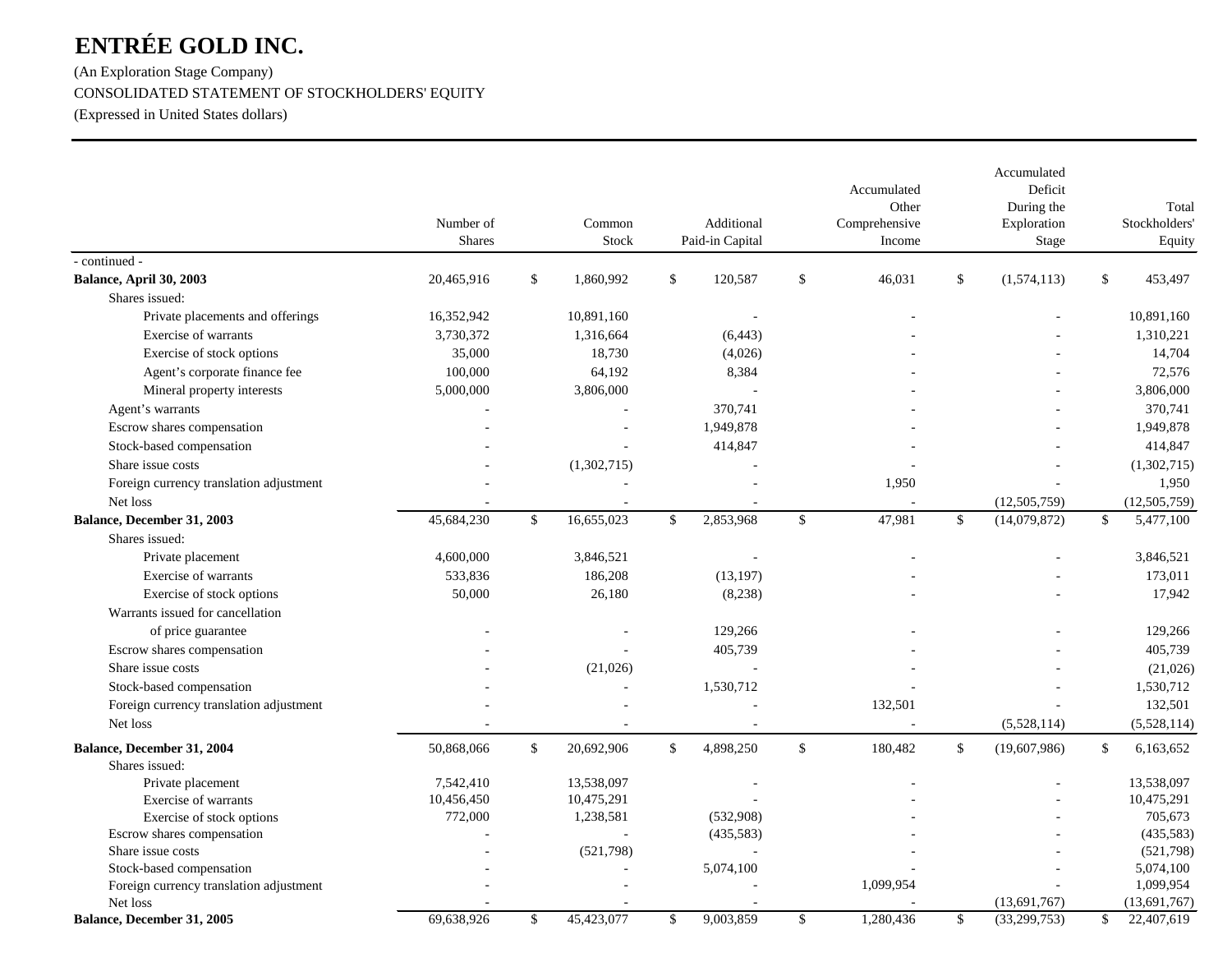(An Exploration Stage Company)

#### CONSOLIDATED STATEMENT OF STOCKHOLDERS' EQUITY

(Expressed in United States Dollars)

|                                         | Number of<br><b>Shares</b> |               | Common<br>Stock | Additional<br>Paid-in Capital |              | Accumulated<br>Other<br>Comprehensive<br>Income |              | Accumulated<br>Deficit<br>During the<br>Exploration<br>Stage |               | Total<br>Stockholders'<br>Equity |
|-----------------------------------------|----------------------------|---------------|-----------------|-------------------------------|--------------|-------------------------------------------------|--------------|--------------------------------------------------------------|---------------|----------------------------------|
| - continued -                           |                            |               |                 |                               |              |                                                 |              |                                                              |               |                                  |
| Balance, December 31, 2005              | 69,638,926                 | <sup>\$</sup> | 45,423,077      | \$<br>9,003,859               | $\mathbb{S}$ | 1,280,436                                       | \$           | (33, 299, 753)                                               | \$            | 22,407,619                       |
| Shares issued:                          |                            |               |                 |                               |              |                                                 |              |                                                              |               |                                  |
| Membership paid in stock                | 4,167                      |               | 8,870           |                               |              |                                                 |              |                                                              |               | 8,870                            |
| Exercise of stock options               | 1,215,000                  |               | 1,862,345       | (753, 628)                    |              |                                                 |              |                                                              |               | 1,108,717                        |
| Stock-based compensation                |                            |               |                 | 1,031,683                     |              |                                                 |              |                                                              |               | 1,031,683                        |
| Foreign currency translation adjustment |                            |               |                 |                               |              | 252,317                                         |              |                                                              |               | 252,317                          |
| Net loss                                |                            |               |                 |                               |              |                                                 |              | (9,655,341)                                                  |               | (9,655,341)                      |
| Balance, December 31, 2006              | 70,858,093                 | \$            | 47,294,292      | \$<br>9,281,914               | $\mathbb{S}$ | 1,532,753                                       | \$           | (42, 955, 094)                                               | <sup>\$</sup> | 15,153,865                       |
| Shares issued:                          |                            |               |                 |                               |              |                                                 |              |                                                              |               |                                  |
| Private placement                       | 14,428,640                 |               | 43,826,994      |                               |              |                                                 |              |                                                              |               | 43,826,994                       |
| Mineral property interests              | 15,000                     |               | 33,976          |                               |              |                                                 |              |                                                              |               | 33,976                           |
| Exercise of warrants                    | 7,542,408                  |               | 20,392,043      |                               |              |                                                 |              |                                                              |               | 20,392,043                       |
| Exercise of stock options               | 728,700                    |               | 926,364         | (322, 880)                    |              |                                                 |              |                                                              |               | 603,484                          |
| Share issue costs                       |                            |               | (1,981,360)     |                               |              |                                                 |              |                                                              |               | (1,981,360)                      |
| Stock-based compensation                |                            |               |                 | 1,732,839                     |              |                                                 |              |                                                              |               | 1,732,839                        |
| Foreign currency translation adjustment |                            |               |                 |                               |              | 3,539,535                                       |              |                                                              |               | 3,539,535                        |
| Net loss                                |                            |               |                 |                               |              |                                                 |              | (11, 833, 416)                                               |               | (11, 833, 416)                   |
| Balance, December 31, 2007              | 93,572,841                 | $\mathbb{S}$  | 110,492,309     | \$<br>10,691,873              | $\mathbb{S}$ | 5,072,288                                       | $\mathbb{S}$ | (54, 788, 510)                                               | \$            | 71,467,960                       |
| Shares issued:                          |                            |               |                 |                               |              |                                                 |              |                                                              |               |                                  |
| Exercise of stock options               | 958,057                    |               | 1,447,926       | (591, 456)                    |              |                                                 |              |                                                              |               | 856,470                          |
| Mineral property interests              | 30,000                     |               | 60,941          |                               |              |                                                 |              |                                                              |               | 60,941                           |
| Share issue costs                       |                            |               | (7,186)         |                               |              |                                                 |              |                                                              |               | (7,186)                          |
| Stock-based compensation                |                            |               |                 | 3,672,358                     |              |                                                 |              |                                                              |               | 3,672,358                        |
| Foreign currency translation adjustment |                            |               |                 |                               |              | (12, 483, 218)                                  |              | ÷,                                                           |               | (12, 483, 218)                   |
| Net loss                                |                            |               |                 |                               |              |                                                 |              | (16,730,278)                                                 |               | (16,730,278)                     |
| Balance, December 31, 2008              | 94,560,898                 | \$            | 111,993,990     | \$<br>13,772,775              | \$           | (7,410,930)                                     | \$           | (71,518,788)                                                 | \$            | 46,837,047                       |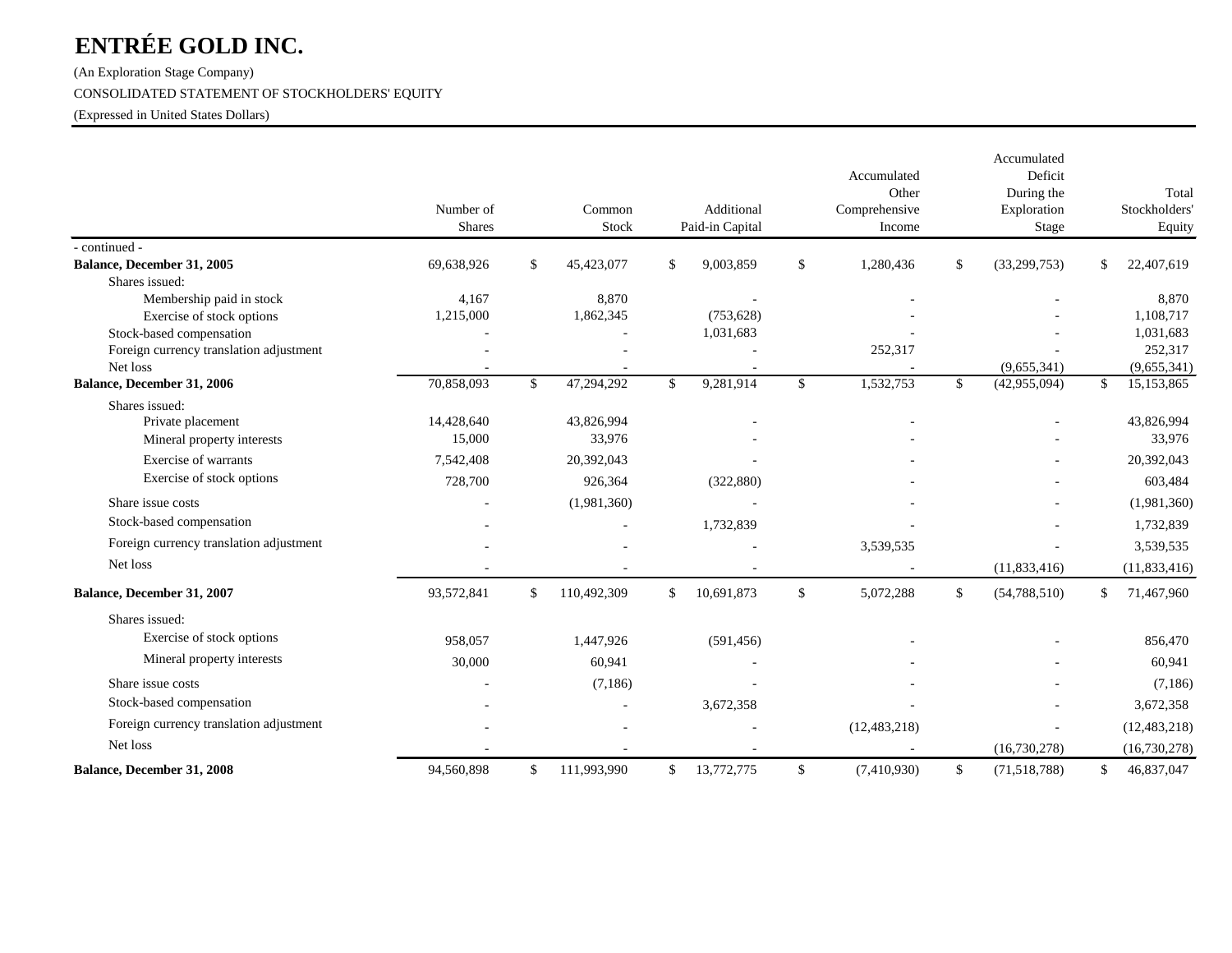(An Exploration Stage Company)

#### CONSOLIDATED STATEMENT OF STOCKHOLDERS' EQUITY

(Expressed in United States Dollars)

|                                                  | Number of     | Common            |              | Additional      |              | Accumulated<br>Other<br>Comprehensive |              | Accumulated<br>Deficit<br>During the<br>Exploration | Total<br>Stockholders' |
|--------------------------------------------------|---------------|-------------------|--------------|-----------------|--------------|---------------------------------------|--------------|-----------------------------------------------------|------------------------|
|                                                  | <b>Shares</b> | Stock             |              | Paid-in Capital |              | Income                                |              | Stage                                               | Equity                 |
| - continued -                                    |               |                   |              |                 |              |                                       |              |                                                     |                        |
| Balance, December 31, 2008                       | 94,560,898    | \$<br>111,993,990 | \$           | 13,772,775      | $\mathbb{S}$ | (7,410,930)                           | \$           | (71.518, 788)                                       | \$<br>46,837,047       |
| Shares issued:                                   |               |                   |              |                 |              |                                       |              |                                                     |                        |
| Exercise of stock options                        | 2,355,948     | 4,330,539         |              | (2,050,489)     |              |                                       |              |                                                     | 2,280,050              |
| Mineral property interests                       | 142,500       | 275,122           |              |                 |              |                                       |              |                                                     | 275.122                |
| Stock-based compensation                         |               |                   |              | 4,183,677       |              |                                       |              |                                                     | 4,183,677              |
| Foreign currency translation adjustment          |               |                   |              |                 |              | 6,930,002                             |              |                                                     | 6,930,002              |
| Unrealized gain on available for sale securities |               |                   |              |                 |              | 563,481                               |              |                                                     | 563,481                |
| Net loss                                         |               |                   |              |                 |              |                                       |              | (17, 102, 254)                                      | (17, 102, 254)         |
| Balance, December 31, 2009                       | 97,059,346    | \$<br>116,599,651 | $\mathbb{S}$ | 15,905,963      | $\mathbb{S}$ | 82,553                                | $\mathbb{S}$ | (88, 621, 042)                                      | \$<br>43,967,125       |
| Shares issued:                                   |               |                   |              |                 |              |                                       |              |                                                     |                        |
| Exercise of stock options                        | 2,122,278     | 4,632,135         |              | (1,932,407)     |              |                                       |              |                                                     | 2,699,728              |
| Mineral property interests                       | 152,500       | 382,284           |              |                 |              |                                       |              |                                                     | 382,284                |
| Acquistion of PacMag                             | 15,020,801    | 28,325,101        |              |                 |              |                                       |              |                                                     | 28,325,101             |
| Share issue costs                                |               | (147, 228)        |              |                 |              |                                       |              |                                                     | (147, 228)             |
| Stock-based compensation                         |               |                   |              | 2,897,845       |              |                                       |              |                                                     | 2,897,845              |
| Foreign currency translation adjustment          |               |                   |              |                 |              | 3,483,645                             |              |                                                     | 3,483,645              |
| Unrealized gain on available for sale securities |               |                   |              |                 |              | 2,184,516                             |              |                                                     | 2,184,516              |
| Net loss                                         |               |                   |              |                 |              |                                       |              | (20,069,408)                                        | (20,069,408)           |
| Balance, December 31, 2010                       | 114,354,925   | \$<br>149,791,943 | $\mathbb{S}$ | 16,871,401      | $\mathbb{S}$ | 5,750,714                             | \$           | (108, 690, 450)                                     | \$<br>63,723,608       |
| Shares issued:                                   |               |                   |              |                 |              |                                       |              |                                                     |                        |
| Marketed offering                                | 11,482,216    | 14,075,483        |              |                 |              |                                       |              |                                                     | 14,075,483             |
| Exercise of stock options                        | 427,147       | 1,050,721         |              | (442, 255)      |              |                                       |              |                                                     | 608,466                |
| Mineral property interests                       | 752,500       | 1,721,110         |              |                 |              |                                       |              |                                                     | 1,721,110              |
| Stock-based compensation                         |               |                   |              | 991,161         |              |                                       |              |                                                     | 991,161                |
| Share issue costs                                |               | (1,065,065)       |              |                 |              |                                       |              |                                                     | (1,065,065)            |
| Foreign currency translation adjustment          |               |                   |              |                 |              | (1,101,366)                           |              |                                                     | (1,101,366)            |
| Unrealized gain on available for sale securities |               |                   |              |                 |              | (2,747,997)                           |              |                                                     | (2,747,997)            |
| Net loss                                         |               |                   |              |                 |              |                                       |              | (17, 140, 208)                                      | (17, 140, 208)         |
| Balance, December 31, 2011                       | 127,016,788   | \$<br>165,574,192 | $\mathbb{S}$ | 17,420,307      | \$           | 1,901,351                             | $\mathbb{S}$ | (125,830,658)                                       | \$<br>59,065,192       |

The accompanying notes are an integral part of these consolidated financial statements.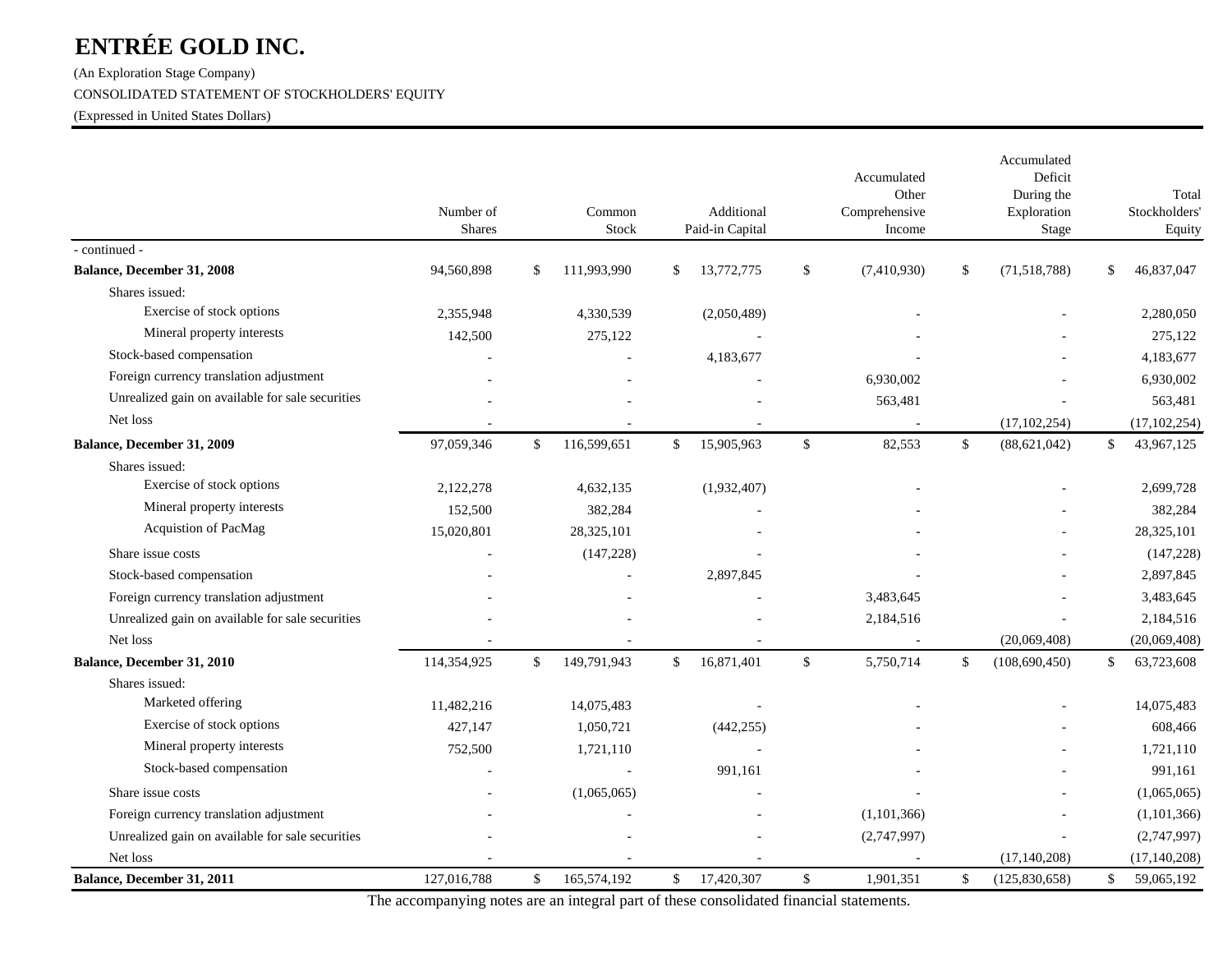(An Exploration Stage Company) CONSOLIDATED STATEMENTS OF CASH FLOWS (Expressed in United States dollars)

|                                                                     |                                |      |                          | Inception                      |
|---------------------------------------------------------------------|--------------------------------|------|--------------------------|--------------------------------|
|                                                                     | Year Ended                     |      | Year Ended               | (July 19, 1995) to             |
|                                                                     | December 31,                   |      | December 31,             | December 31,                   |
|                                                                     | 2011                           |      | 2010                     | 2011                           |
| <b>CASH FLOWS FROM OPERATING ACTIVITIES</b>                         |                                |      |                          |                                |
| Net loss                                                            | \$<br>$(17, 140, 208)$ \$      |      | $(20,069,408)$ \$        | (125, 830, 658)                |
| Items not affecting cash:                                           |                                |      |                          |                                |
| Depreciation<br>Stock-based compensation                            | 196,221<br>991,161             |      | 203,086<br>2,897,845     | 1,276,413<br>21,545,882        |
| Fair value adjustment of asset backed                               |                                |      |                          |                                |
| commercial paper                                                    |                                |      |                          | 2,332,531                      |
| Escrow shares compensation                                          |                                |      |                          | 2,001,832                      |
| Mineral property interest paid in                                   |                                |      |                          |                                |
| stock and warrants                                                  |                                |      |                          | 4,052,698                      |
| Loss from equity investee                                           | 2,397,085                      |      | 985,441                  | 3,918,629                      |
| Deferred income tax recovery                                        | (4,981,884)                    |      | (545, 412)               | (5,527,296)                    |
| Gain on sale of mineral property interests                          | (1,574,523)                    |      | 4                        | (1,574,523)                    |
| Impairment of mineral property interests                            | 531,005                        |      |                          | 531,005                        |
| Gain on sale of investments                                         | (3,326,275)                    |      |                          | (3,326,275)                    |
| Other items not affecting cash                                      | 40,145                         |      | 24,604                   | 260,741                        |
| Changes in assets and liabilities:                                  |                                |      |                          |                                |
| Receivables                                                         | (126, 216)                     |      | (108, 634)               | (394, 247)                     |
| Receivables - Oyu Tolgoi LLC                                        |                                |      | 705,988                  | 64,194                         |
| Prepaid expenses                                                    | 165,271                        |      | (276, 413)               | (850, 561)                     |
| Accounts payable and accrued liabilities                            | 438,197                        |      | 212,772                  | 1,512,494                      |
| Net cash used in operating activities                               | (22, 390, 021)                 |      | (15,970,131)             | (100,007,141)                  |
|                                                                     |                                |      |                          |                                |
| <b>CASH FLOWS FROM FINANCING ACTIVITIES</b>                         |                                |      |                          |                                |
| Proceeds from issuance of capital stock                             | 14,683,949                     |      | 2,699,728                | 129,375,411                    |
| Share issue costs                                                   | (1,065,065)                    |      | (147, 228)               | (4,758,213)                    |
| Loan payable to Oyu Tolgoi LLC                                      | L,                             |      | ÷,                       | 376,230                        |
| Net cash provided by financing activities                           | 13,618,884                     |      | 2,552,500                | 124,993,428                    |
| <b>CASH FLOWS FROM INVESTING ACTIVITIES</b>                         |                                |      |                          |                                |
| Cash acquired on acquisition of PacMag Metals Limited               |                                |      | 837,263                  | 837,263                        |
| Mineral property interests                                          | (777, 517)                     |      | (178, 874)               | (994, 610)                     |
| Mineral property interests - bond payments                          | (62, 127)                      |      | (79, 493)                | (211, 188)                     |
| Joint venture - Oyu Tolgoi LLC                                      |                                |      |                          | (366, 595)                     |
| Short-term investments                                              | (5,076,271)                    |      |                          | (5,076,271)                    |
| Purchase of asset backed                                            |                                |      |                          |                                |
| commercial paper                                                    |                                |      |                          | (4,031,122)                    |
| Acquisition of PacMag Metals Limited                                |                                |      | (7,388,397)              | (7,465,495)                    |
| Acquisition of equipment                                            | (223, 176)                     |      | (180, 458)               | (2,087,719)                    |
| Proceeds from sale of mineral property interests                    | 1,491,391                      |      | $\overline{\phantom{a}}$ | 1,491,391                      |
| Proceeds from sale of investments                                   | 5,734,895                      |      |                          | 5,734,895                      |
| Net cash provided by (used in) investing activities                 | 1,087,195                      |      | (6,989,959)              | (12, 169, 451)                 |
| Effect of foreign currency translation on cash and                  |                                |      |                          |                                |
| cash equivalents                                                    | 899,971                        |      | 1,343,323                | 1,695,362                      |
|                                                                     |                                |      |                          |                                |
| Change in cash and cash equivalents                                 |                                |      |                          |                                |
| during the period<br>Cash and cash equivalents, beginning of period | (6,783,971)<br>21,296,169      |      | (19,064,267)             | 14,512,198                     |
| Cash and cash equivalents, end of period                            | \$<br>14,512,198               | \$   | 40,360,436<br>21,296,169 | \$<br>14,512,198               |
| Cash paid for interest during the period                            | \$<br>$\overline{\phantom{a}}$ | $\$$ | $\overline{\phantom{a}}$ | \$<br>$\overline{\phantom{a}}$ |
|                                                                     | \$                             | $\$$ |                          | \$                             |
| Cash paid for income taxes during the period                        | $\blacksquare$                 |      | $\overline{\phantom{a}}$ | $\overline{\phantom{a}}$       |

Supplemental disclosure with respect to cash flows (Note 14)

The accompanying notes are an integral part of these consolidated financial statements.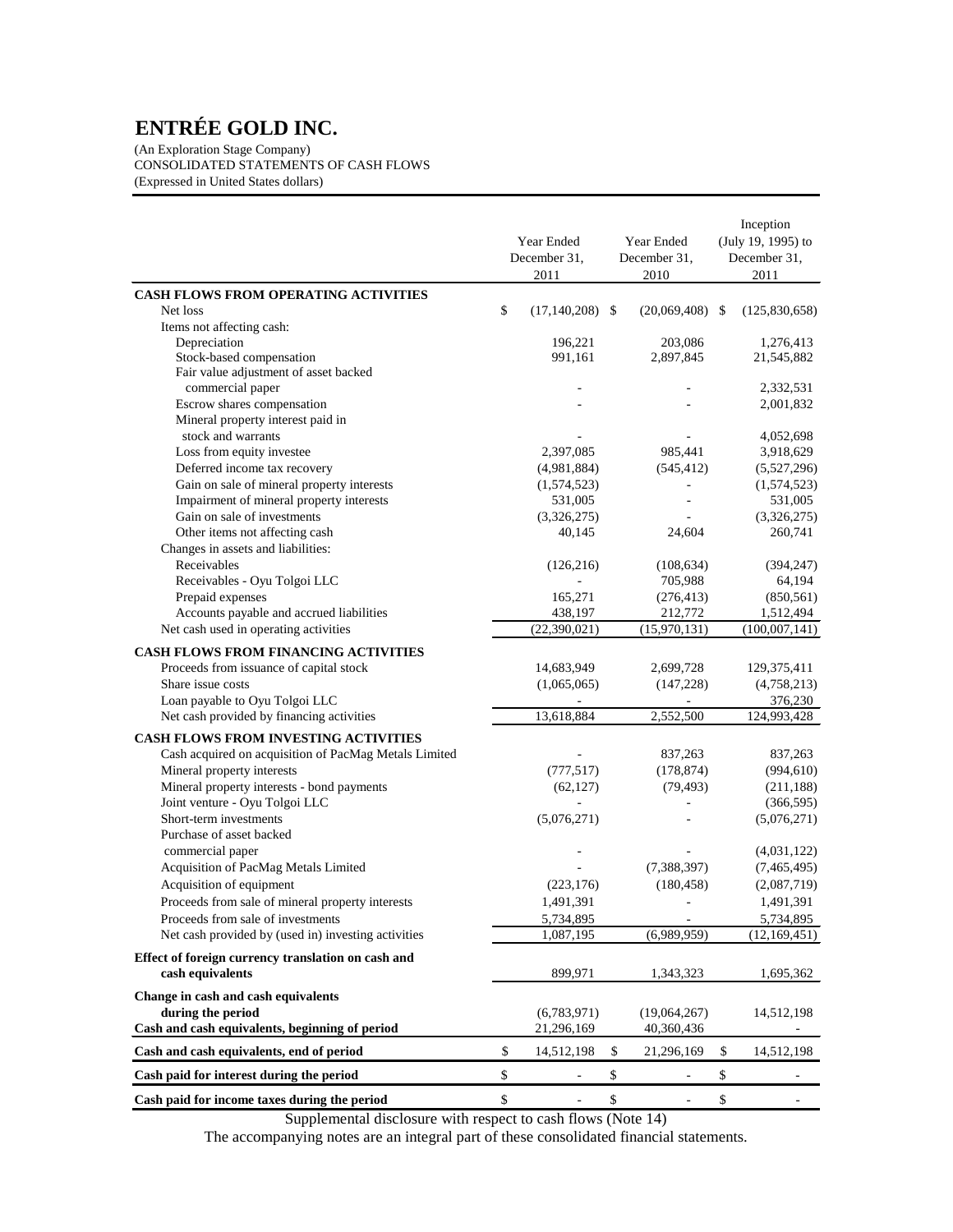#### **1. NATURE OF OPERATIONS**

Entrée Gold Inc. was incorporated under the laws of the Province of British Columbia on July 19, 1995 and continued under the laws of the Yukon Territory on January 22, 2003. On May 27, 2005, Entrée Gold Inc. changed its governing jurisdiction from the Yukon Territory to British Columbia by continuing into British Columbia under the *Business Corporation Act* (British Columbia). The principal business activity of Entrée Gold Inc., together with its subsidiaries (collectively referred to as "the Company"), is the exploration of mineral property interests. To date, the Company has not generated significant revenues from its operations and is considered to be in the exploration stage.

All amounts are expressed in United States dollars, except for certain amounts denoted in Canadian dollars ("C\$"), and Australian dollars ("A\$").

These consolidated financial statements have been prepared on the assumption that the Company will be able to realize its assets and discharge its liabilities in the normal course of business. The Company currently earns no operating revenues. Continued operations of the Company are dependent upon the Company's ability to secure additional equity capital or receive other financial support, and in the longer term to generate profits from business operations. Management believes that the Company has sufficient working capital to maintain its operations for the next fiscal year.

#### **2. SIGNIFICANT ACCOUNTING POLICIES**

#### **Principles of consolidation**

These consolidated financial statements have been prepared in conformity with generally accepted accounting principles ("GAAP") in the United States of America and include the accounts of the Company and all of its subsidiaries. All significant intercompany transactions and balances have been eliminated upon consolidation.

#### **Use of estimates**

The preparation of consolidated financial statements in accordance with United States generally accepted accounting principles requires management to make estimates and assumptions that affect the reported amounts of assets and liabilities and the disclosure of contingent assets and liabilities at the date of the financial statements and the reported amount of revenues and expenses during the reporting period. The Company regularly evaluates estimates and assumptions related to deferred income tax asset valuations, asset impairment, stock-based compensation, valuation of asset-backed commercial paper and loss contingencies. The Company bases its estimates and assumptions on current facts, historical experience and various other factors that it believes to be reasonable under the circumstances, the results of which form the basis for making judgements about the other sources. The actual results experienced by the Company may differ materially and adversely from the Company's estimates. To the extent there are material differences between estimates and the actual results, future results of operations will be affected.

#### **Cash and cash equivalents**

Cash and cash equivalents includes cash in banks, money market funds, and certificates of term deposits with maturities of less than three months from inception, which are readily convertible to known amounts of cash and which, in the opinion of management, are subject to an insignificant risk of loss in value. The Company had \$14,512,198 in cash and cash equivalents at December 31, 2011.

#### **Short-term investments**

Short-term investments consist of money market instruments with maturities of three months or more at date of purchase. The Company had \$4,916,421 in short-term investments as at December 31, 2011.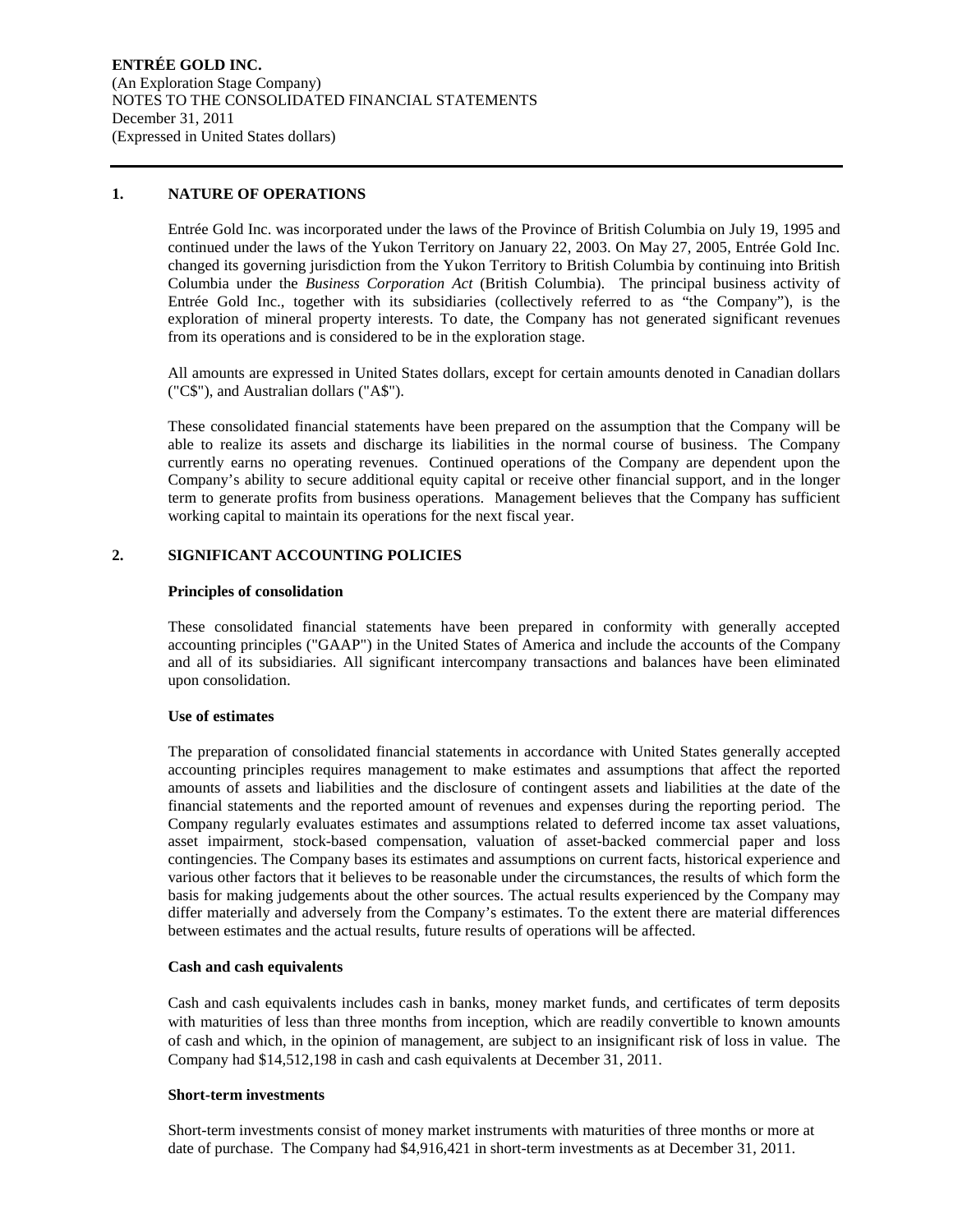#### **2. SIGNIFICANT ACCOUNTING POLICIES** (cont'd...)

#### **Long-term investments**

Long-term investments in companies in which the Company has voting interests of 20% to 50% or where the Company has the ability to exercise significant influence, are accounted for using the equity method. Under this method, the Company's share of the investees' earnings and losses is included in operations and its investments therein are adjusted by a like amount. Dividends received are credited to the long-term investment accounts.

Other long-term investments are classified as "available-for-sale" investments and unrealized gains and losses on these investments are recorded in accumulated other comprehensive income as a separate component of stockholders' equity, unless the declines in market value are judged to be other than temporary, in which case the losses are recognized in income in the period. Gains and losses from the sale of these investments are included in income in the period.

#### **Equipment**

Equipment, consisting of office, computer, field equipment and buildings, is recorded at cost less accumulated depreciation. Depreciation is recorded on a declining balance basis at rates ranging from 20% to 30% per annum.

#### **Mineral property interests**

Costs of exploration and costs of carrying and retaining unproven properties are expensed as incurred. The Company considers mineral rights to be tangible assets and accordingly, the Company capitalizes certain costs related to the acquisition of mineral rights.

#### **Asset retirement obligation**

The Company records the fair value of the liability for closure and removal costs associated with the legal obligations upon retirement or removal of any tangible long-lived assets where the initial recognition of any liability will be capitalized as part of the asset cost and depreciated over its estimated useful life. To date, the Company has not incurred any asset retirement obligations.

#### **Impairment of long-lived assets**

Long-lived assets are continually reviewed for impairment whenever events or changes in circumstances indicate that the carrying amount of an asset may not be recoverable. Recoverability of assets to be held and used is measured by a comparison of the carrying amount of an asset to future net cash flows expected to be generated by the asset. If such assets are considered to be impaired, the impairment to be recognized is measured by the amount by which the discounted carrying amount of the assets exceeds the fair value of the assets.

#### **Stock-based compensation**

The Company applies the fair value method of accounting for all stock option awards, whereby the Company recognizes a compensation expense for all stock options awarded to employees, officers and consultants based on the fair value of the options on the date of grant, which is determined using the Black Scholes option pricing model. The options are expensed over the vesting period of the options.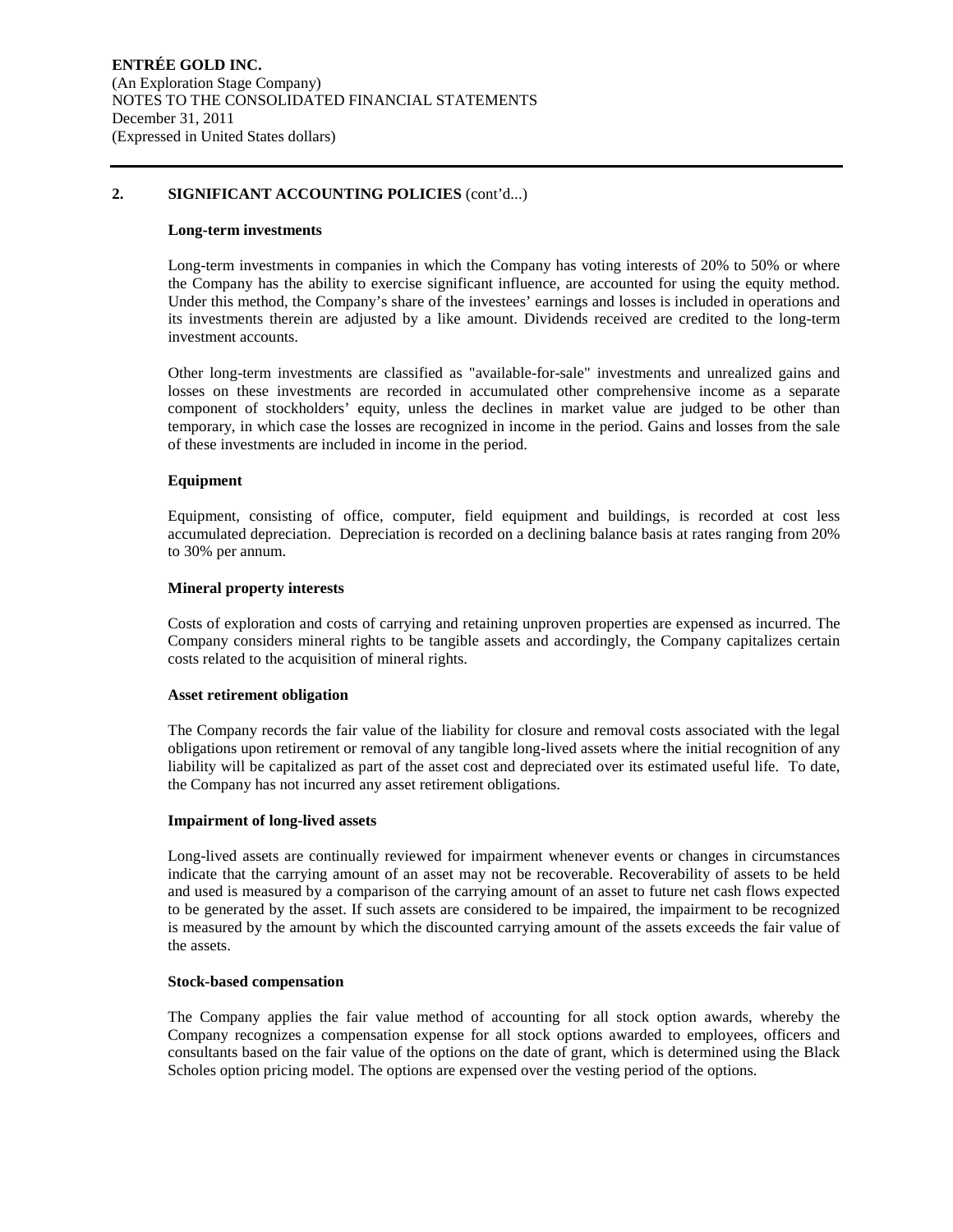#### **2. SIGNIFICANT ACCOUNTING POLICIES** (cont'd…)

#### **Financial instruments**

The Company measures the fair value of financial assets and liabilities based on GAAP guidance which defines fair value, establishes a framework for measuring fair value, and expands disclosures about fair value measurements.

Under GAAP, fair value is defined as the exchange price that would be received for an asset or paid to transfer a liability (exit price) in the principal or most advantageous market for the asset or liability in an orderly transaction between market participants on the measurement date. A fair value hierarchy is also established, which requires an entity to maximize the use of observable inputs and minimize the use of unobservable inputs when measuring fair value.

Level 1 – Quoted prices in active markets for identical assets or liabilities.

Level 2 – Quoted prices for similar assets and liabilities in active markets or inputs that are observable.

Level 3 – Inputs that are unobservable (for example cash flow modelling inputs based on assumptions).

#### **Income taxes**

The Company follows the asset and liability method of accounting for income taxes whereby deferred income taxes are recognized for the deferred income tax consequences attributable to differences between the financial statement carrying values of existing assets and liabilities and their respective income tax bases (temporary differences). Deferred income tax assets and liabilities are measured using enacted income tax rates expected to apply to taxable income in the years in which temporary differences are expected to be recovered or settled. The effect on deferred income tax assets and liabilities of a change in tax rates is included in income in the period in which the change occurs. The amount of deferred income tax assets recognized is limited to the amount that is more likely than not to be realized.

#### **Foreign currency translation**

The functional currency of the Company is the Canadian dollar. Accordingly, monetary assets and liabilities denominated in a foreign currency are translated at the exchange rate in effect at the balance sheet date while non-monetary assets and liabilities denominated in a foreign currency are translated at historical rates. Revenue and expense items denominated in a foreign currency are translated at exchange rates prevailing when such items are recognized in the statement of operations. Exchange gains or losses arising on translation of foreign currency items are included in the statement of operations.

The Company follows the current rate method of translation with respect to its presentation of these consolidated financial statements in the reporting currency, which is the United States dollar. Accordingly, assets and liabilities are translated into United States dollars at the period-end exchange rates while revenue and expenses are translated at the prevailing exchange rates during the period. Related exchange gains and losses are included in a separate component of stockholders' equity as accumulated other comprehensive income.

#### **Net loss per share**

Basic net loss per share is computed by dividing the net loss for the period attributable to common stockholders by the weighted average number of shares of common stock outstanding during the period. Diluted net loss per share takes into consideration shares of common stock outstanding (computed under basic loss per share) and potentially dilutive shares of common stock. Diluted net loss per share is not presented separately from basic net loss per share as the conversion of outstanding stock options and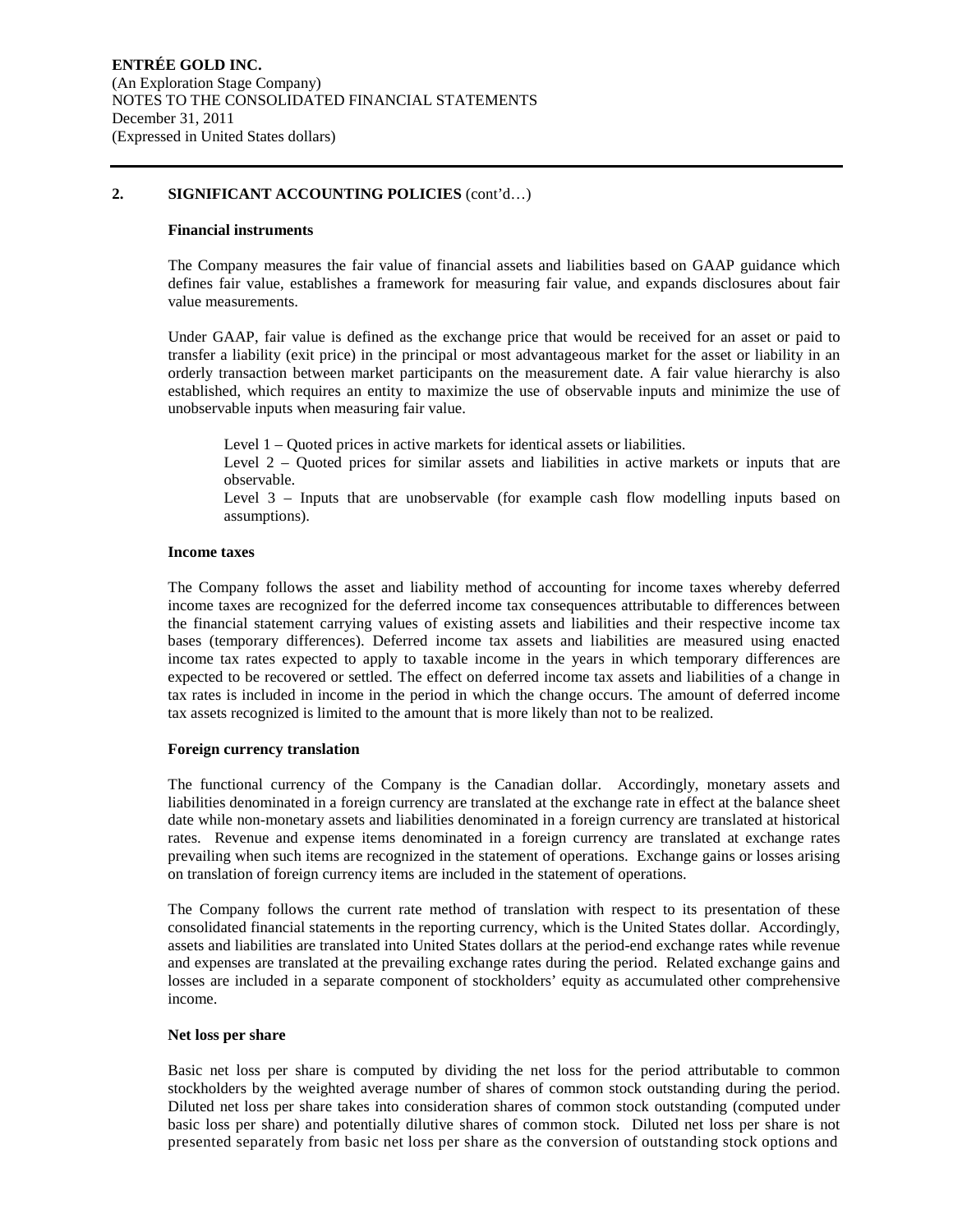#### **2. SIGNIFICANT ACCOUNTING POLICIES** (cont'd…)

#### **Net loss per share** (cont'd…)

warrants into common shares would be anti-dilutive. At December 31, 2011, the total number of potentially dilutive shares of common stock excluded from basic net loss per share was 9,135,500 (December 31, 2010 - 9,292,800).

#### **Comparative figures**

Certain comparative figures have been reclassified to conform with the current year's presentation.

#### **Recent accounting pronouncements**

In December 2011, the Financial Accounting Standards Board ("FASB") issued Accounting Standards Update (ASU) 2011-12, *Comprehensive Income (Topic 220), Deferral of the Effective Date for Amendments to the Presentation of Reclassifications of Items Out of Accumulated Other Comprehensive Income in Accounting Standards Update No. 2011-05*. ASU 2011-12 defers the effective date pertaining to reclassification adjustments out of accumulated other comprehensive income (AOCI) in ASU 2011-05, *Comprehensive Income (Topic 220), Presentation of Comprehensive Income.* ASU 2011-12 is effective for interim and annual reporting periods beginning after December 15, 2011. The Company does not expect its adoption to have a material impact on the Company's financial reporting and disclosures.

In June 2011, the FASB issued ASU 2011-05, *Comprehensive Income (Topic 220), Presentation of Comprehensive Income,* amending ASC 220. ASU 2011-05 eliminates the current option under U.S. GAAP to present components of other comprehensive income (OCI) as part of the statement of changes in stockholders' equity. Entities are required to present components of comprehensive income either in a single continuous statement of comprehensive income or in two separate but consecutive statements. ASU 2011-05 also requires entities to present reclassification adjustments out of AOCI in the statements where the components of net income and the components of OCI are presented. Consequently, this requirement is deferred by ASU 2011-12 and will be reconsidered by the FASB at a future date. ASU 2011-05 is effective for interim and annual reporting periods beginning after December 15, 2011. The Company is currently presenting all components of comprehensive income in a single continuous statement of comprehensive income and accordingly, the Company does not expect its adoption to have a material impact on the Company's financial reporting and disclosures.

In May 2011, the FASB issued ASU 2011-04, *Fair Value Measurement (Topic 820), Amendments to Achieve Common Fair Value Measurement and Disclosure Requirements in U.S. GAAP and IFRSs,*  amending ASC 820. ASU 2011-04 results in common fair value measurement and disclosure requirements in U.S. GAAP and IFRSs. Accordingly, the amendments clarify the requirements in U.S. GAAP for measuring fair value and for disclosing information about fair value measurements. ASU 2011-04 is effective for interim and annual reporting periods beginning after December 15, 2011. The Company is currently evaluating the impact of ASU 2011-04, but does not expect its adoption to have a material impact on the Company's financial reporting and disclosures.

#### **3. ACQUISITIONS**

The Company acquired all of the outstanding shares of PacMag Metals Limited (now PacMag Metals Pty Ltd) ("PacMag") on June 30, 2010, pursuant to a Scheme Implementation Deed dated November 28, 2009 and amended by a Deed of Variation dated April 12, 2010 with PacMag, by way of schemes of arrangement (the "Schemes") under the laws of Australia. The acquisition has been accounted for as an acquisition of the net assets of PacMag, rather than a business combination, as the net assets acquired did not represent a separate business transaction. For accounting purposes, the Company acquired control of PacMag on June 30, 2010 and these consolidated financial statements include the results of PacMag from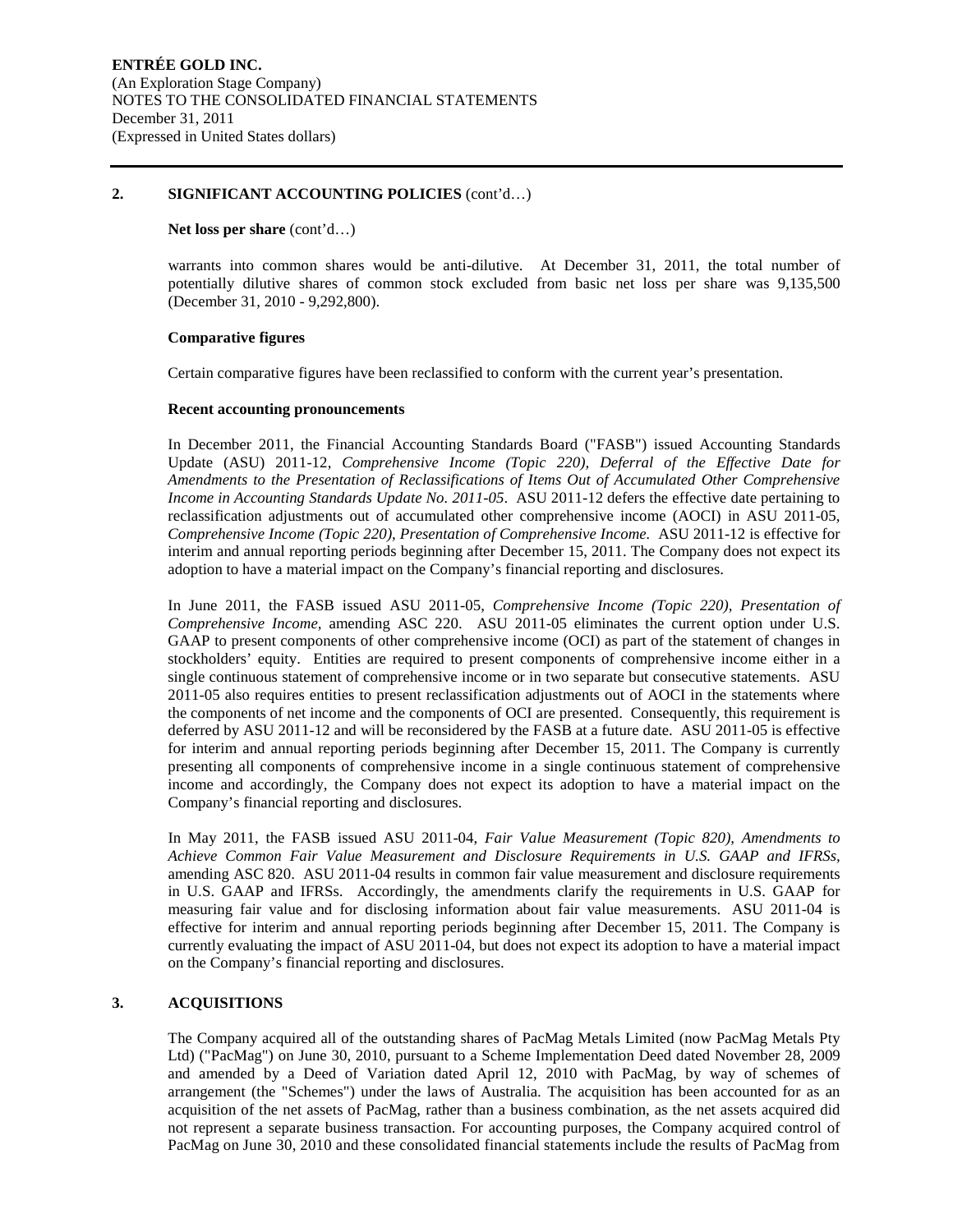#### **3. ACQUISITIONS** (cont'd...)

June 30, 2010. All outstanding options to purchase PacMag shares were cancelled pursuant to the Schemes.

As consideration to former shareholders and option holders of PacMag, the Company issued 15,020,801 common shares valued at \$28,325,101, paid \$6,160,391 and incurred transaction costs of \$1,282,789 for total consideration of \$35,768,281.

The Company allocated the consideration to assets acquired and liabilities assumed as follows:

| Cash                                      | \$<br>837,263    |
|-------------------------------------------|------------------|
| Receivables and deposits                  | 174,440          |
| Investments                               | 895,273          |
| Mineral property interests                | 47,979,966       |
| Equipment                                 | 1,488            |
| Accounts payables and accrued liabilities | (128, 689)       |
| Deferred income tax liability             | (13,991,460)     |
|                                           | \$<br>35,768,281 |

For the purposes of these consolidated financial statements, the purchase consideration has been allocated to the fair value of assets acquired and liabilities assumed, based on management's best estimates and taking into account all available information at the time of acquisition as well as applicable information at the time these consolidated financial statements were prepared.

#### **4. CASH, CASH EQUIVALENTS AND SHORT-TERM INVESTMENTS**

Cash, cash equivalents and short-term investments consist of the following:

|                                    | December 31, 2011 December 31, 2010 |            |
|------------------------------------|-------------------------------------|------------|
| Cash at bank and in hand           | 10.579.061 \$                       | 21,296,169 |
| <b>Cash equivalent investments</b> | 3,933,137                           |            |
| <b>Short-term investments</b>      | 4.916.421                           |            |
|                                    | 19,428,619 \$                       | 21,296,169 |

#### **5. LONG-TERM INVESTMENTS**

Long-term investments are summarized as follows:

|                                      |   | December 31, 2011 December 31, 2010 |
|--------------------------------------|---|-------------------------------------|
| <b>Asset Backed Commercial Paper</b> |   | 2,638,185                           |
| <b>Australian Listed Equity</b>      | - | 2,926,317                           |
|                                      |   | 5.564.502                           |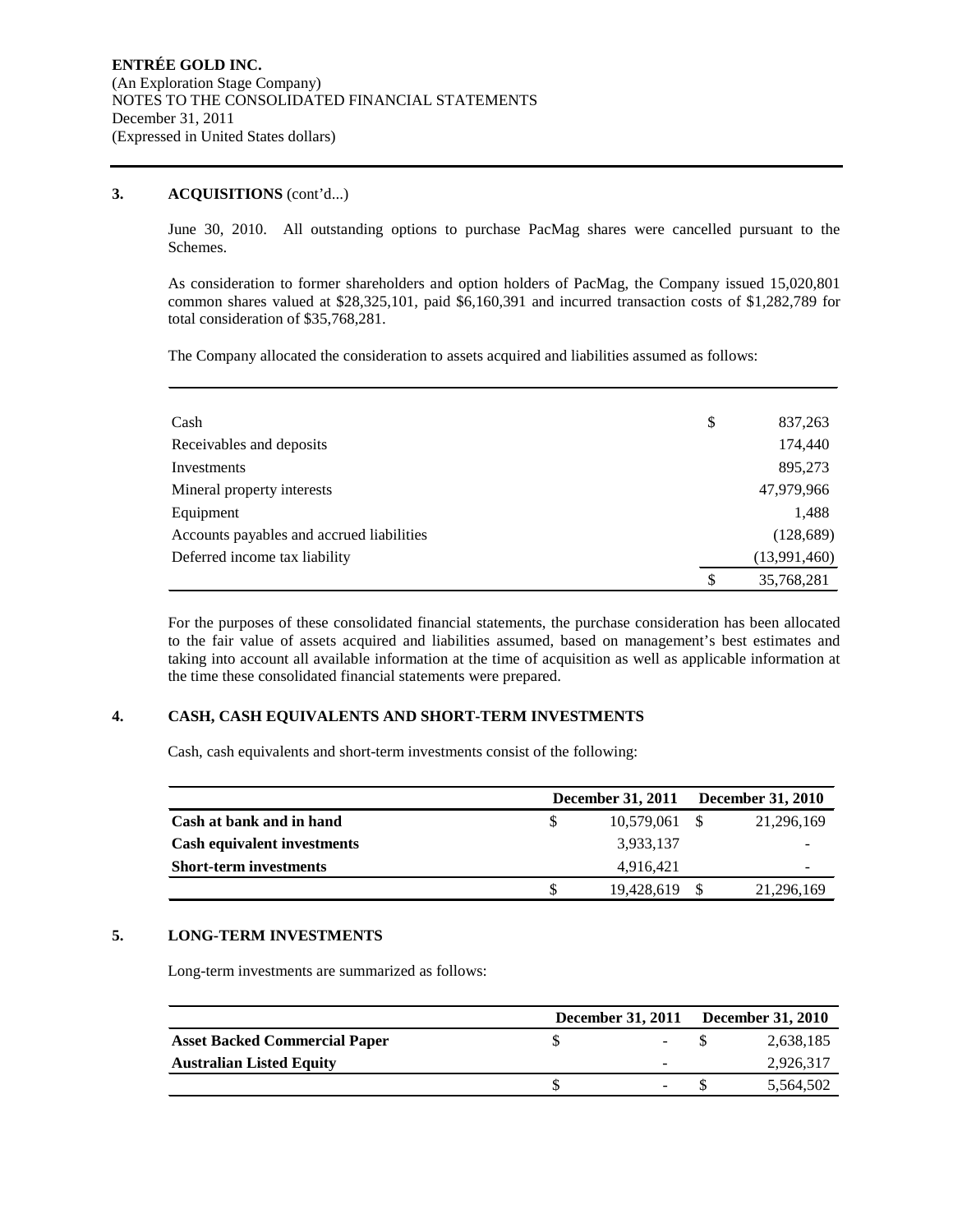#### **5. LONG-TERM INVESTMENTS** (cont'd...)

#### *Asset Backed Commercial Paper*

In September 2011, the Company sold its asset backed notes ("AB Notes") with a face value of C\$4,007,068, and an expected maturity date of December 20, 2016, for gross cash proceeds of \$2,560,687, net of taxes. The Company had designated the notes as available for sale and the notes were recorded at fair value using a discounted cash flow approach (December 31, 2010 – C\$2,623,998). The Company recorded a gain on sale of investments of \$1,178,254 for the year ended December 31, 2011.

#### *Australia Listed Equity Securities*

In April 2011, the Company sold its Australian listed securities for gross cash proceeds of \$3,174,208, net of taxes. The Company recorded a gain on sale of investments of \$2,148,021 for the year ended December 31, 2011.

#### *Equity Method Investment*

The Company has a 20% interest in a joint venture with Oyu Tolgoi LLC ("OTLLC"), a company owned 66% by Ivanhoe Mines Ltd. and 34% by the Government of Mongolia (Note 7). At December 31, 2011, the Company's investment in the joint venture was \$98,450 (December 31, 2010 - \$119,517). The Company's share of the loss of the joint venture is \$2,397,085 for the year ended December 31, 2011 (December 31, 2010 - \$985,441) including accrued interest expense of \$151,952 for the year ended December 31, 2011 (December 31, 2010 - \$44,103).

|                    |                | December 31, 2011           |                   |              | December 31, 2010           |                   |  |  |  |  |
|--------------------|----------------|-----------------------------|-------------------|--------------|-----------------------------|-------------------|--|--|--|--|
|                    | Cost           | Accumulated<br>Depreciation | Net Book<br>Value | Cost         | Accumulated<br>Depreciation | Net Book<br>Value |  |  |  |  |
|                    |                |                             |                   |              |                             |                   |  |  |  |  |
| Office equipment   | 125.486<br>\$. | 83.346<br>S                 | \$42.140          | S<br>128.546 | \$77,718                    | \$50,828          |  |  |  |  |
| Computer equipment | 577,249        | 322,882                     | 254.367           | 582,103      | 317,101                     | 265,002           |  |  |  |  |
| Field equipment    | 568,984        | 246,363                     | 322,621           | 542,662      | 255,423                     | 287,239           |  |  |  |  |
| <b>Buildings</b>   | 422,468        | 286,750                     | 135,718           | 444,041      | 280,801                     | 163,240           |  |  |  |  |
|                    | \$1,694,187    | \$939,341                   | \$754,846         | \$1,697,352  | \$931,043                   | \$766,309         |  |  |  |  |

#### **6. EQUIPMENT**

#### **7. MINERAL PROPERTY INTERESTS**

Title to mineral property interests involves certain inherent risks due to the difficulties of determining the validity of certain claims as well as the potential for problems arising from the frequently ambiguous conveyancing history characteristic of many mineral property interests. The Company has investigated title to its mineral property interests and, to the best of its knowledge, title to the mineral property interests is in good standing.

#### *Material Properties*

The Company's two principal assets are its interest in the Lookout Hill copper-gold property in Mongolia, and the Ann Mason copper-molybdenum project in Nevada.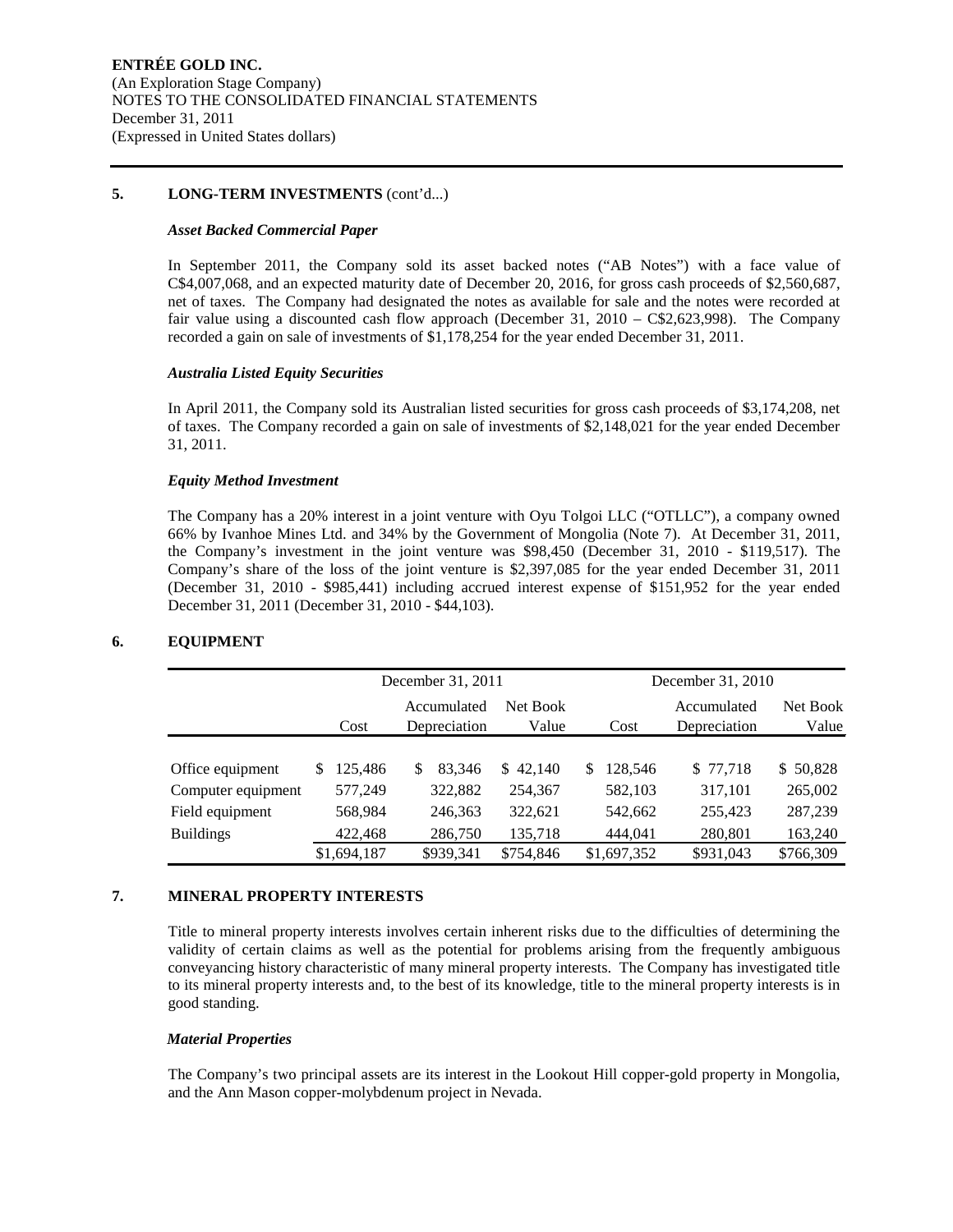#### **7. MINERAL PROPERTY INTERESTS** (cont'd...)

*Material Properties* (cont'd...)

#### **Lookout Hill, Mongolia**

The Lookout Hill property in the South Gobi region of Mongolia is comprised of two mining licences, Shivee Tolgoi and Javhlant, granted by the Mineral Resources Authority of Mongolia in October 2009. Title to the two licences is held by the Company.

In October 2004, the Company entered into an arm's-length Equity Participation and Earn-In Agreement (the "Earn-In Agreement") with Ivanhoe Mines Ltd. ("Ivanhoe Mines"). Under the Earn-In Agreement, Ivanhoe Mines agreed to purchase equity securities of the Company, and was granted the right to earn an interest in what is now the eastern portion of the Shivee Tolgoi mining licence and all of the Javhlant mining licence (together the "Joint Venture Property"). Most of Ivanhoe Mines' rights and obligations under the Earn-In Agreement were subsequently assigned by Ivanhoe Mines to what was then its whollyowned subsidiary, OTLLC. The Government of Mongolia subsequently acquired a 34% interest in OTLLC from Ivanhoe Mines.

On June 30, 2008, OTLLC gave notice that it had completed its earn-in obligations by expending a total of \$35 million on exploration of the Joint Venture Property. OTLLC earned an 80% interest in all minerals extracted below a sub-surface depth of 560 metres from the Joint Venture Property and a 70% interest in all minerals extracted from surface to a depth of 560 metres from the Joint Venture Property. In accordance with the Earn-In Agreement, the Company and OTLLC formed a joint venture (the "Entrée-OTLLC Joint Venture") on terms annexed to the Earn-In Agreement.

The portion of the Shivee Tolgoi mining licence outside of the Joint Venture Property ("Shivee West") is 100% owned by the Company, but is subject to a first right of refusal by OTLLC.

The Shivee Tolgoi and Javhlant mining licences were each issued for a 30 year term and have rights of renewal for two further 20 year terms.

As of December 31, 2011, the Entrée-OTLLC Joint Venture had expended approximately \$20.5 million to advance the Joint Venture Property. Under the terms of the Entrée-OTLLC Joint Venture, OTLLC contributed on behalf of the Company its required participation amount charging interest at prime plus 2% (Note 8).

#### **Ann Mason, Nevada, United States**

The Ann Mason Project is defined by a series of both unpatented lode claims on public land administered by the Bureau of Land Management, and patented lode claims. The Company assembled this package of claims through a combination of staking and a series of transactions undertaken since August 2009, including the acquisition of PacMag. The project area includes the Ann Mason copper-molybdenum porphyry deposit, the Blue Hill oxide target, and several early-stage copper porphyry targets including the Blackjack, Roulette and Minnesota targets.

On August 26, 2010, the Company acquired 51% of Honey Badger Exploration Inc.'s ("Honey Badger") interest in unpatented lode claims formerly known as the Blackjack property after incurring expenditures of \$900,000 on the property, issuing 37,500 common shares and reimbursing Honey Badger for up to \$206,250 of expenditures previously incurred on the property. On July 27, 2011, the Company acquired Honey Badger's remaining 49% interest in the Blackjack property, by issuing 550,000 common shares and paying \$650,000 to Honey Badger. Certain of the claims are subject to an underlying mining lease and option to purchase agreement with two individuals. The underlying agreement provides for an option to purchase the claims for \$500,000, a 3% net smelter returns ("NSR") royalty (which may be brought down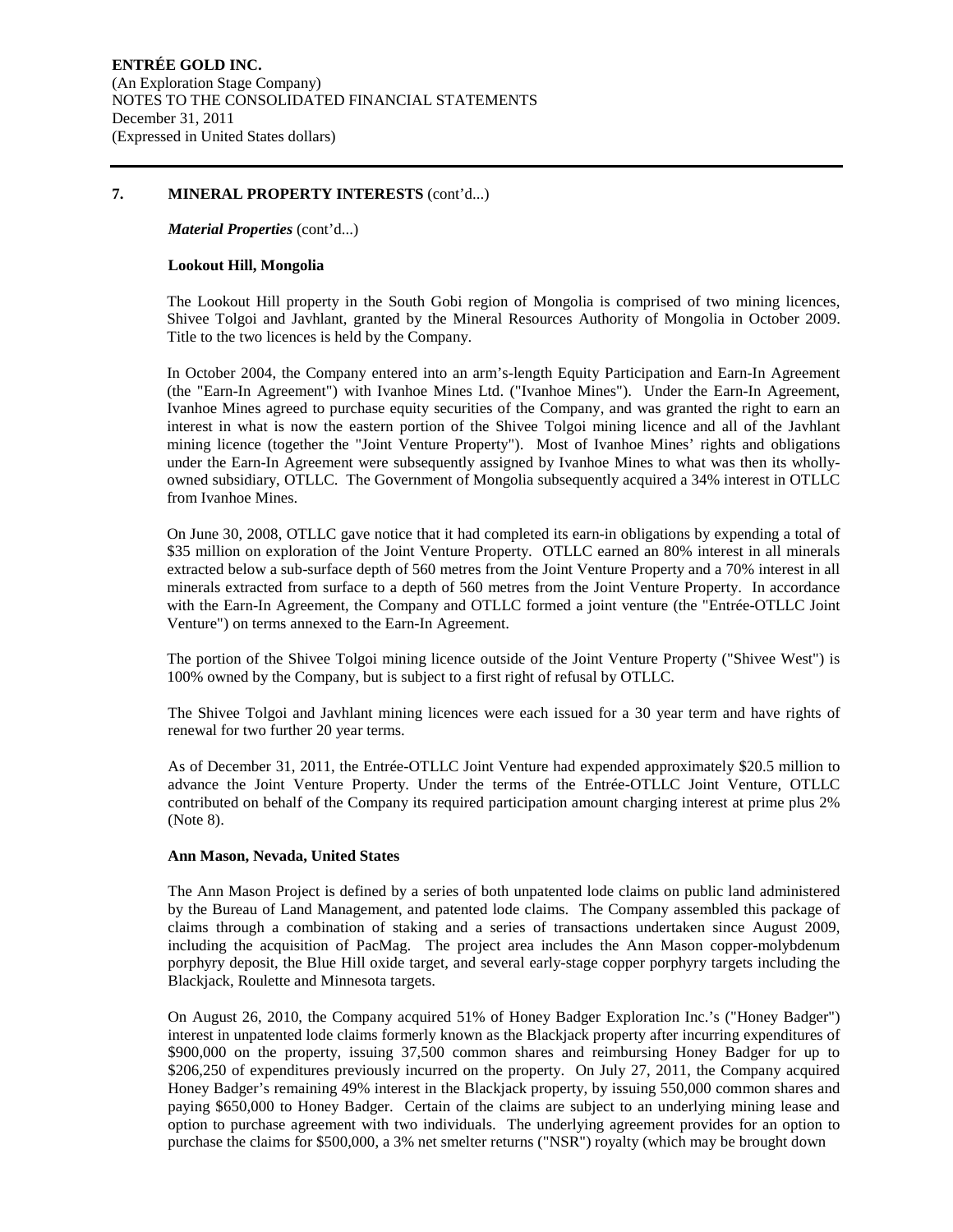#### **7. MINERAL PROPERTY INTERESTS** (cont'd...)

#### *Material Properties* (cont'd...)

#### **Ann Mason, Nevada, United States** (cont'd...)

to a 1% NSR royalty for \$2 million) and annual advance minimum royalty payments of \$27,500 which commenced in June 2011 and will continue until the commencement of sustained commercial production. The advance payments will be credited against future net smelter returns royalty payments.

In September 2009, the Company entered into an agreement with Bronco Creek Exploration Inc. ("Bronco Creek"), a wholly-owned subsidiary of Eurasian Minerals Inc. (together, "Eurasian Minerals"), whereby the Company may acquire an 80% interest in unpatented lode claims formerly known as the Roulette property. In order to acquire its interest, the Company must: (a) incur expenditures of \$1,000,000, make cash payments of \$140,000 and issue 85,000 common shares of the Company within three years; (b) make aggregate advance royalty payments totalling \$375,000 between the fifth and tenth anniversaries of the agreement; and (c) deliver a bankable feasibility study before the tenth anniversary of the agreement. In accordance with the agreement, the Company has completed required exploration expenditures of \$600,000, issued 85,000 shares and made payments totalling \$140,000.

#### *Other Properties*

During the financial year ended December 31, 2011, the Company also had interests in non-material properties in Mongolia, Australia, United States, and Peru. Non-material properties include the following:

#### **Togoot**

In November 2011, the Company sold the Togoot license for \$1,365,475, net of taxes and recorded a gain on sale of mineral property interests of \$1,474,640. OTLLC did not exercise its right of first refusal with respect to the sale.

#### **Australia Properties**

The Company has a number of mineral property interests in Australia which it acquired in conjunction with the PacMag acquisition, including the Blue Rose joint venture and the Mystique farm-out. The Company holds a 51% interest in the Blue Rose copper-iron-gold-molybdenum joint venture property, with Giralia Resources Pty Ltd., now a subsidiary of Atlas Iron Limited (ASX:AGO) ("Atlas"), retaining the remaining 49% interest. The Company has a farm-out agreement with Black Fire Gold Pty Ltd, a wholly-owned subsidiary of Black Fire Minerals Limited (ASX:BFE – "Black Fire"), pursuant to which Black Fire can earn a 60% interest in the property by expending \$1 million by September 2012 and a 75% interest by expending \$2.5 million by September 2014. Black Fire can earn an additional 10% interest by sole funding a pre-feasibility study on the property.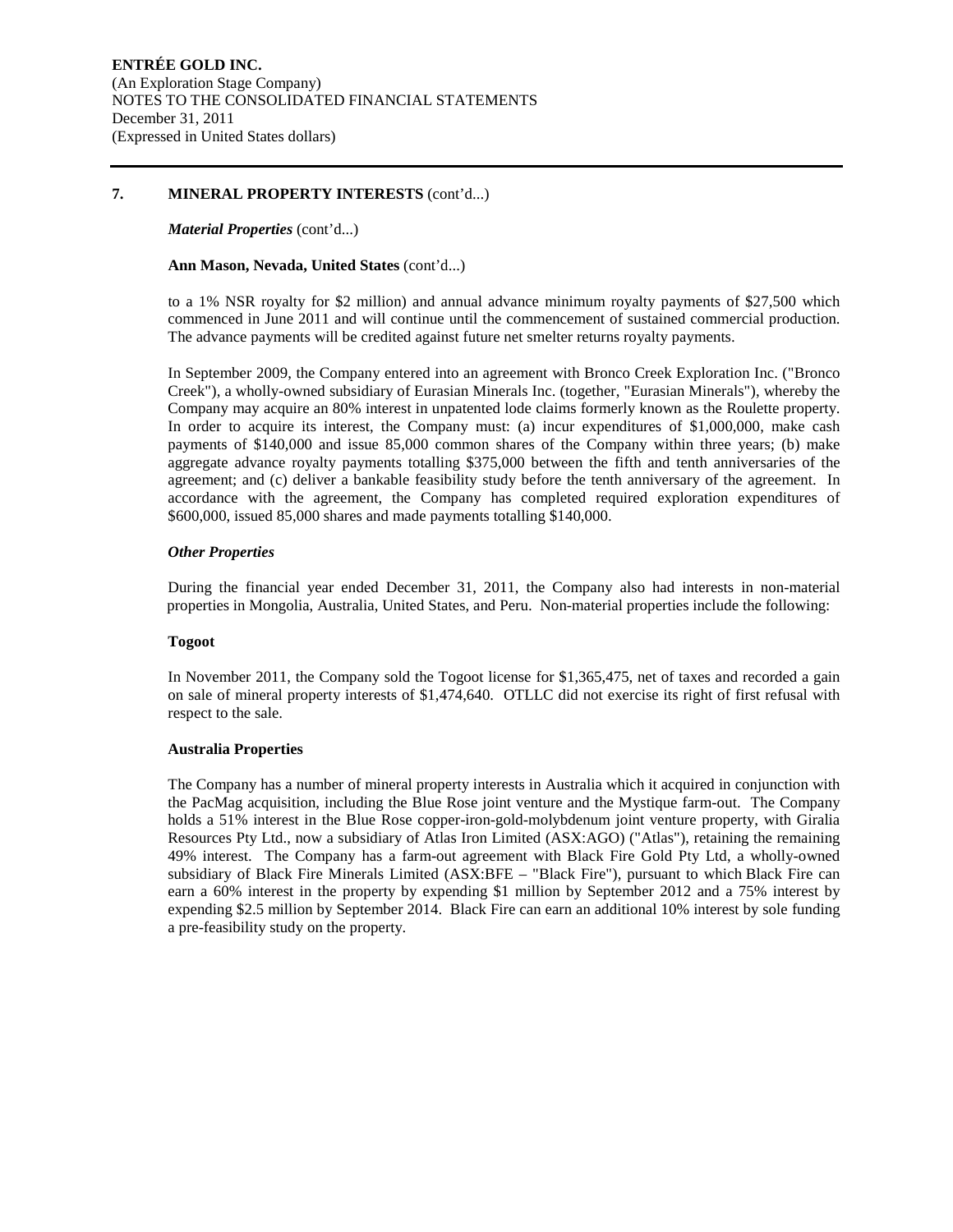#### December 31, 2011 December 31, 2010 **USA** Ann Mason **6 50,973,368** \$ 50,973,368 \$ 50,211,120 Empirical 532,550 268,701 Other 199,754 458,798 Bisbee  $\sim$  68,796 **Total USA** 51,705,672 51,007,415 **AUSTRALIA** Blue Rose JV 558,927 557,464 Mystique 413,103 **Total Australia** 973,091 970,567 **Total all locations** \$ 52,678,763 \$ 51,977,982

#### **7. MINERAL PROPERTY INTERESTS** (cont'd...)

The Company recorded an impairment of mineral property interests of \$531,005 on certain of its nonmaterial mineral property interests during the year ended December 31, 2011 (December 31, 2010 - \$Nil). The Company recorded a gain on sale of mineral property interests of \$1,574,523, including \$1,474,640 on the Togoot property during the year ended December 31, 2011 (December 31, 2010 - \$Nil).

Exploration costs expensed are summarized as follows:

|                                      |   | <b>Year Ended</b><br>December 31.<br>2011 |    | Year Ended<br>December 31.<br>2010  |  |  |
|--------------------------------------|---|-------------------------------------------|----|-------------------------------------|--|--|
| US <sup>-</sup><br>Mongolia<br>Other | S | 14,088,428 \$<br>3,255,588<br>335,158     |    | 3,973,528<br>6,945,394<br>1,307,641 |  |  |
| <b>Total all locations</b>           | S | 17,679,174                                | -S | 12,226,563                          |  |  |

#### **8. LOANS PAYABLE**

Under the terms of the Entrée-OTLLC Joint Venture (Note 7), OTLLC will contribute funds to approved joint venture programs and budgets on the Company's behalf. Interest on each loan advance shall accrue at an annual rate equal to OTLLC's actual cost of capital or the prime rate of the Royal Bank of Canada, plus two percent (2%) per annum, whichever is less, as at the date of the advance. The loans will be repayable by the Company monthly from ninety percent (90%) of the Company's share of available cash flow from the Entrée-OTLLC Joint Venture. In the absence of available cash flow, the loans will not be repayable. The loans are not expected to be repaid within one year.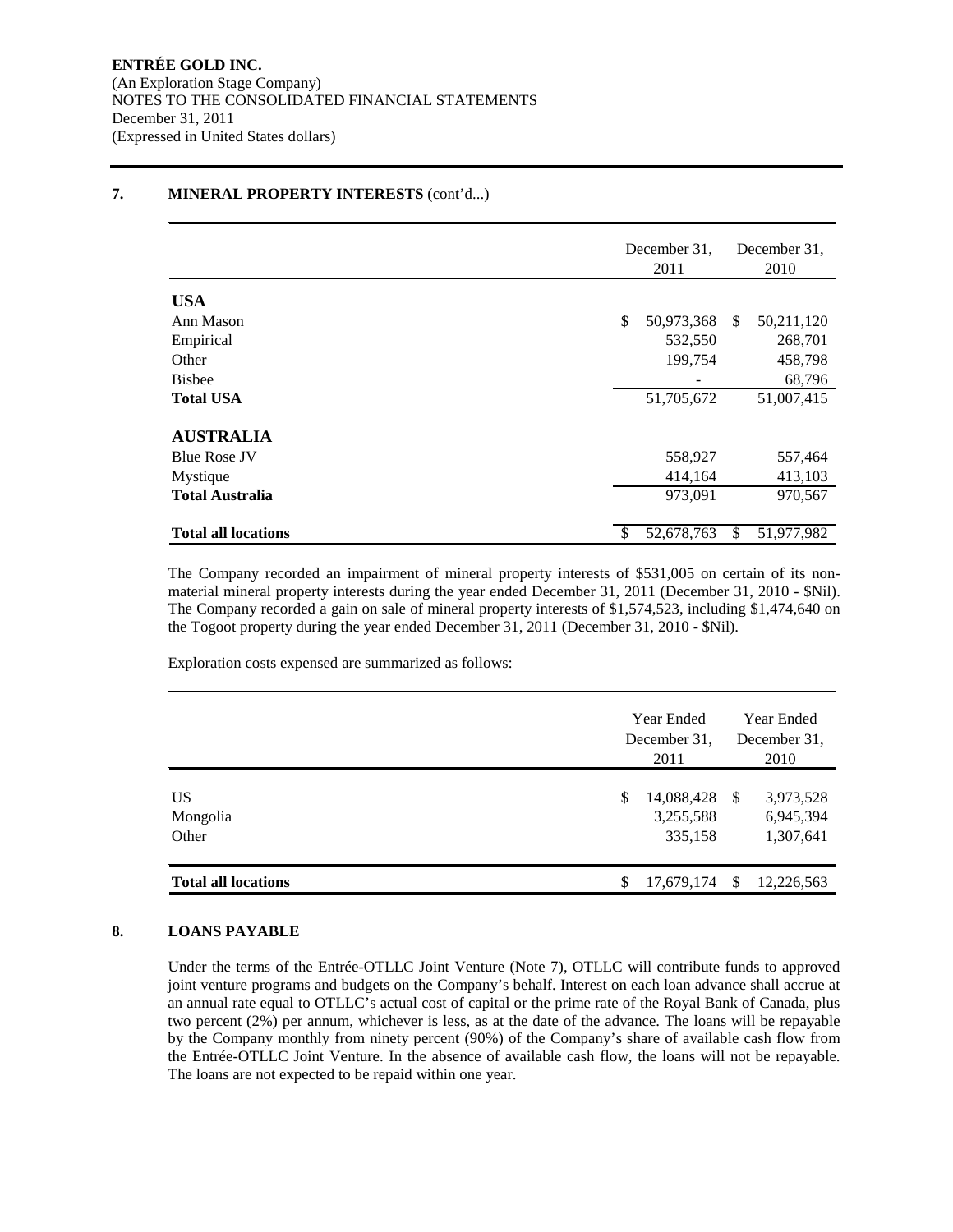#### **9. COMMON STOCK**

#### **Share issuances**

In July 1995, the Company completed a private placement consisting of 4,200,000 common shares issued at a price of C\$0.02 per share for gross proceeds of \$60,852.

In July 1995, the Company issued 3,200,000 shares at a value of \$147,520 for the acquisition of a mineral property interest in Costa Rica. This mineral property was abandoned in 2001.

In January 1997, the Company completed a private placement consisting of 1,680,000 common shares issued at a price of C\$0.06 per share for gross proceeds of \$77,553.

In April 1997, the Company completed a private placement consisting of 2,200,000 common shares issued at a price of C\$0.12 per share for gross proceeds of \$197,165.

In February 2000, the Company issued 1,128,000 common shares for cash proceeds of \$113,922 on the exercise of stock options.

In September 2002, the Company completed a brokered private placement consisting of 4,000,000 units issued at a price of C\$0.20 per unit for gross proceeds of \$505,520. Each unit consisted of one common share and one-half non-transferable share purchase warrant. Each whole share purchase warrant entitled the holder to acquire one additional common share at a price of C\$0.40 per share for a period of one year. As part of this private placement, the Company issued 310,000 units as a finder's fee to the agent. Each agent's unit consisted of one common share and one-half non-transferable share purchase warrant whereby each whole share purchase warrant entitled the agent to acquire one additional common share at a price of C\$0.40 per share for a period of one year. Related share issue costs of \$112,338 were comprised of cash costs totalling \$72,556 and the fair value of 310,000 units estimated at \$39,782, of which \$39,178 was assigned to the common shares and \$604 was assigned to the warrants.

In January 2003, the Company completed a combination brokered and non-brokered private placement consisting of 2,500,000 units issued at a price of C\$0.35 per unit for gross proceeds of \$569,975. Each unit consisted of one common share and one-half non-transferable share purchase warrant. Each whole share purchase warrant entitled the holder to acquire one additional common share at a price of C\$0.40 per share for a period of one year. As part of this private placement, the Company issued 329,723 agent's warrants whereby each warrant entitled the agent to acquire one additional common share at a price of C\$0.40 per share for a period of one year. Related share issue costs of \$94,461 were comprised of cash costs totalling \$78,188 and the fair value of the agents warrants estimated at \$16,273.

In January 2003, the Company issued 100,000 common shares at a value of \$35,827 as a finder's fee towards the acquisition of mineral property interests.

In February 2003, the Company issued 12,500 common shares for proceeds of \$3,288 on the exercise of warrants.

In March 2003, the Company issued 135,416 common shares at a value of \$45,839 and 67,708 nontransferable share purchase warrants with a value of \$5,252 to settle accounts payable totalling \$45,839 resulting in a loss on settlement of \$5,252. Each share purchase warrant entitled the holder to acquire one additional common share at a price of C\$0.60 per share for a period of one year.

In April 2003, the Company completed a non-brokered private placement consisting of 1,000,000 units issued at a price of C\$0.40 per unit for proceeds of \$275,560. Each unit consisted of one common share and one non-transferable share purchase warrant. Each share purchase warrant entitled the holder to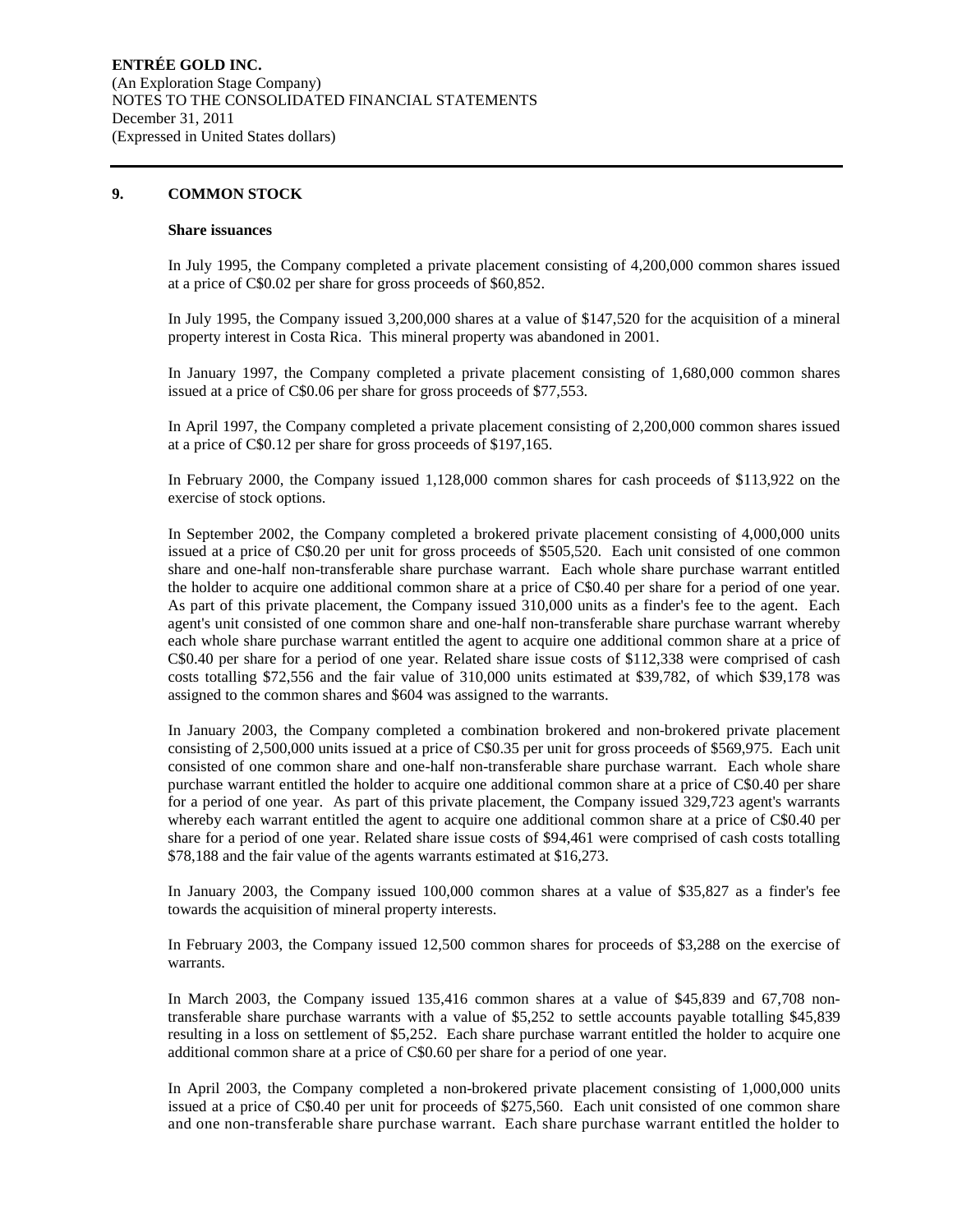#### **Share issuances** (cont'd…)

acquire one additional common share at a price of C\$0.50 per share for the first year and at C\$0.60 per share for the second year. The Company incurred costs of \$4,408 with respect to this private placement.

In August 2003, the Company completed a non-brokered private placement consisting of 2,000,000 common shares issued at a price of C\$0.20 per share for gross proceeds of \$288,360. Related share issue costs of \$15,270 were charged as a reduction to the gross proceeds raised on the non-brokered private placement.

In October 2003, the Company completed a short-form offering and issued 2,352,942 units at a price of C\$0.85 per unit for gross proceeds of \$1,510,400. Each unit consisted of one common share and one-half of one non-transferable share purchase warrant. Each whole share purchase warrant allowed the holder to purchase one additional common share at an exercise price of C\$1.06 on or before October 22, 2005. The agent for the offering was paid a cash commission of 8.5% of the gross proceeds received, or \$128,384, in respect of units sold and received agent's warrants to acquire common shares equal to 10% of the number of units sold, or 235,294 warrants. The agent's warrants allowed the agent to purchase one additional common share at an exercise price of C\$0.95 per share on or before October 22, 2004. The agent was also issued 100,000 units as a corporate finance fee. Each agent's unit consisted of one common share and onehalf of one non-transferable share purchase warrant. Each whole share purchase warrant allowed the agent to purchase one additional common share at an exercise price of C\$0.95 on or before October 22, 2004. Related share issue costs of \$296,296 were comprised of cash costs totalling \$164,004 and the fair value of 100,000 agents units estimated at \$72,576 and the fair value of 235,294 agent's warrants estimated at \$59,716. The fair value of the agent's units of \$72,576 consisted of \$64,192 assigned to the common shares and \$8,384 assigned to the warrants.

In October 2003, the Company completed a brokered private placement consisting of 12,000,000 units at a price of C\$1.00 per unit for gross proceeds of \$9,092,400. Each unit consisted of one common share and one-half of one non-transferable share purchase warrant. Each whole share purchase warrant allowed the holder to purchase one additional common share at an exercise price of C\$1.35 on or before October 31, 2005. The agent for the offering was paid a cash commission of 6.5% of the gross proceeds received in respect of units sold by the agent up to 11,500,000 units, or \$566,381, and received 920,000 agent's warrants. The agent's warrants allowed the agent to purchase one additional common share at an exercise price of C\$1.35 per share on or before April 30, 2005. Related share issue costs of \$991,149 were comprised of cash costs totalling \$680,124 and the fair value of the agents warrants estimated at \$311,025.

In November 2003, the Company issued 5,000,000 shares at a value of \$3,806,000 pursuant to the Lookout Hill mineral property purchase agreement.

During the eight month period ended December 31, 2003 the Company issued 3,730,372 common shares for cash proceeds of \$1,310,221 on the exercise of warrants. The warrants exercised had a corresponding fair value of \$6,443 when issued which has been transferred from additional paid-in capital to common stock on the exercise of the warrants.

During the eight month period ended December 31, 2003, the Company issued 35,000 common shares for cash proceeds of \$14,704 on the exercise of stock options. The fair value recorded when the options were granted of \$4,026 has been transferred from additional paid-in capital to common stock on the exercise of the options.

In January 2004, the Company issued 50,000 common shares for cash proceeds of \$17,942 on the exercise of stock options. The fair value recorded when the options were granted of \$8,238 has been transferred from additional paid-in capital to common stock on the exercise of the options.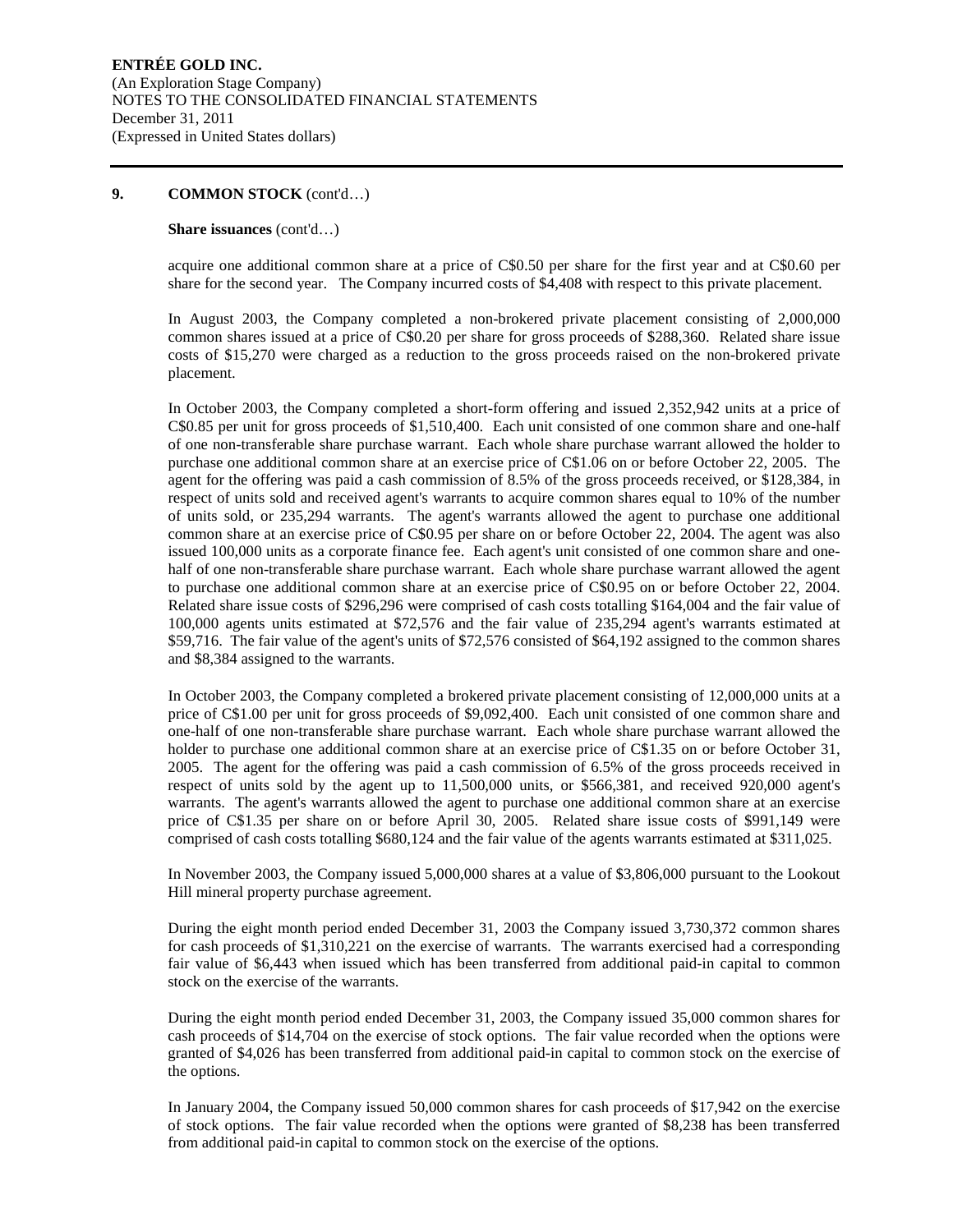#### **Share issuances** (cont'd…)

In November 2004, the Company completed a non-brokered private placement consisting of 4,600,000 units at a price of C\$1.00 per unit for gross proceeds of \$3,846,521. Each unit consisted of one common share and one non-transferable share purchase warrant. Each share purchase warrant entitles the holder to purchase one additional common share at a price of C\$1.10 on or before November 9, 2006. Pursuant to an agreement with the Company, the placee, being Ivanhoe Mines, had a pre-emptive right to such percentage of any future offering of securities by the Company to enable it to preserve its pro-rata ownership interest in the Company after its acquisition of these 4,600,000 units. The pre-emptive right terminated in June 2008. Related share issue costs were comprised of cash costs totalling \$21,026.

During the year ended December 31, 2004, the Company issued 533,836 common shares for cash proceeds of \$173,011 on the exercise of warrants. Certain of the warrants exercised had a corresponding fair value of \$13,197 when issued which has been transferred from additional paid-in capital to common stock on the exercise of the warrants.

In June 2005, the Company completed a non-brokered private placement consisting of 5,665,730 units at a price of C\$2.20 per unit for gross proceeds of \$10,170,207. Each unit consisted of one common share, one non-transferable share purchase A warrant and one non-transferable share purchase B warrant. Two A warrants entitle the holder to purchase one common share of the Company at a price of C\$2.75 for a period of 2 years. Two B warrants entitle the holder to purchase one common share of the Company at a price of C\$3.00 for a period of two years. Pursuant to an agreement with the Company, the placee, Kennecott Canada Exploration Inc. (now Rio Tinto Exploration Canada Inc. ("Rio Tinto")) (indirect wholly-owned subsidiary of Rio Tinto plc) has the right to acquire additional securities and participate in future financings by the Company so as to maintain its proportional equity in the Company. Related share issue costs were comprised of cash costs totalling \$521,798.

In July 2005, the Company completed a non-brokered private placement consisting of 1,876,680 units at a price of C\$2.20 per unit for gross proceeds of \$3,367,890. Each unit consisted of one common share, one non-transferable share purchase A warrant and one non-transferable share purchase B warrant. Two A warrants entitle the holder to purchase one common share of the Company at a price of C\$2.75 for a period of 2 years. Two B warrants entitle the holder to purchase one common share of the Company at a price of C\$3.00 for a period of two years.

During the year ended December 31, 2005, the Company issued 10,456,450 common shares for cash proceeds of \$10,475,291 on the exercise of warrants.

During the year ended December 31, 2005, the Company issued 772,000 common shares for cash proceeds of \$705,673 on the exercise of stock options. The fair value recorded when the options were granted of \$532,908 has been transferred from additional paid–in capital to common stock on the exercise of the options.

The year ended December 31, 2006, the Company issued 1,215,000 common shares for cash proceeds of \$1,108,717 on the exercise of stock options. The fair value recorded when the options were granted of \$753,628 has been transferred from additional paid–in capital to common stock on the exercise of the options.

In June 2006, the Company issued 4,167 common shares to the University of British Columbia as a donation to become a member of the Mineral Deposit Research Unit. The fair value recorded when the shares were issued of \$8,870 has been recorded as a donation expense.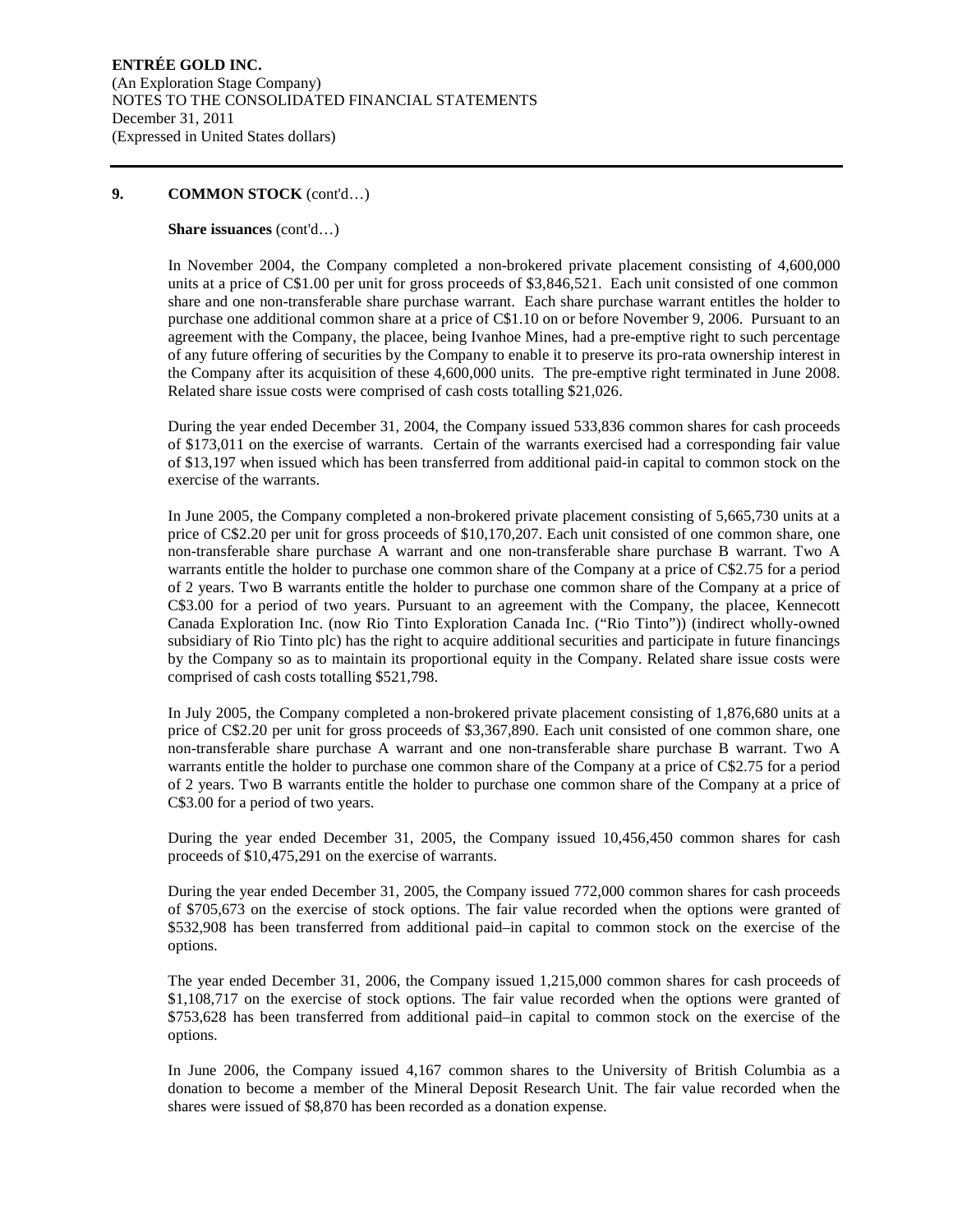#### **Share issuances** (cont'd…)

In June 2007, the Company issued 7,542,408 common shares for cash proceeds of \$20,392,043 on the exercise of warrants.

In August 2007, the Company issued 15,000 shares at a value of \$33,976 to Empirical Discovery, LLC ("Empirical") pursuant to a mineral property option agreement.

In November 2007, the Company completed a brokered private placement consisting of 10,000,000 common shares at price of C\$3.00 per share for gross proceeds of C\$30,000,000. Ivanhoe Mines and Rio Tinto elected to exercise their respective rights to participate in the private placement. Ivanhoe Mines acquired 2,128,356 shares at C\$3.00 for gross proceeds of C\$6,464,881. Rio Tinto acquired 2,300,284 shares at C\$3.00 for proceeds of C\$6,987,113. Related share issuance costs were cash costs totalling \$1,981,360.

During the year ended December 31, 2007, the Company issued 728,700 common shares for cash proceeds of \$603,684 on the exercise of stock options. The fair value recorded when the options were granted of \$322,880 has been transferred from additional paid–in capital to common stock on the exercise of the options.

In February 2008, the Company issued 10,000 shares at a fair value of \$20,066 to Empirical pursuant to the January 2008 Bisbee mineral property option agreement.

In August 2008, the Company issued 20,000 shares at a fair value of \$40,875 to Empirical pursuant to the July 2007 mineral property option agreement.

During the year ended December 31, 2008, the Company issued 958,057 common shares for cash proceeds of \$856,470 on the exercise of stock options. The fair value recorded when the options were granted of \$591,456 has been transferred from additional paid–in capital to common stock on the exercise of the options. Included in the issued shares were 144,169 common shares issued pursuant to the cashless exercise of 296,112 options with an exercise price of C\$1.00, with the remaining 151,943 options treated as cancelled.

In February 2009, the Company issued 20,000 shares at a fair value of \$22,515 to Empirical pursuant to the January 2008 Bisbee mineral property option agreement.

In August 2009, the Company issued 35,000 shares at a fair value of \$45,545 to Empirical pursuant to the July 2007 mineral property option agreement and 37,500 shares at a fair value of \$84,511 to Honey Badger pursuant to the August 2009 mineral property option agreement.

In November 2009, the Company issued 50,000 shares at a fair value of \$122,551 to Bronco Creek pursuant to the September 2009 mineral property option agreement.

During the year ended December 31, 2009, the Company issued 2,355,948 common shares for cash proceeds of \$2,280,050 on the exercise of stock options. The fair value recorded when the options were granted of \$2,050,489 has been transferred from additional paid–in capital to common stock on the exercise of the options. Included in the issued shares were 415,448 common shares issued pursuant to the cashless exercise of 705,000 options with an exercise price of C\$1.15, with the remaining 289,552 options treated as cancelled.

In February 2010, the Company issued 30,000 shares at a fair value of \$82,391 to Empirical pursuant to a January 2008 mineral property option agreement covering the Company's Bisbee, Arizona property.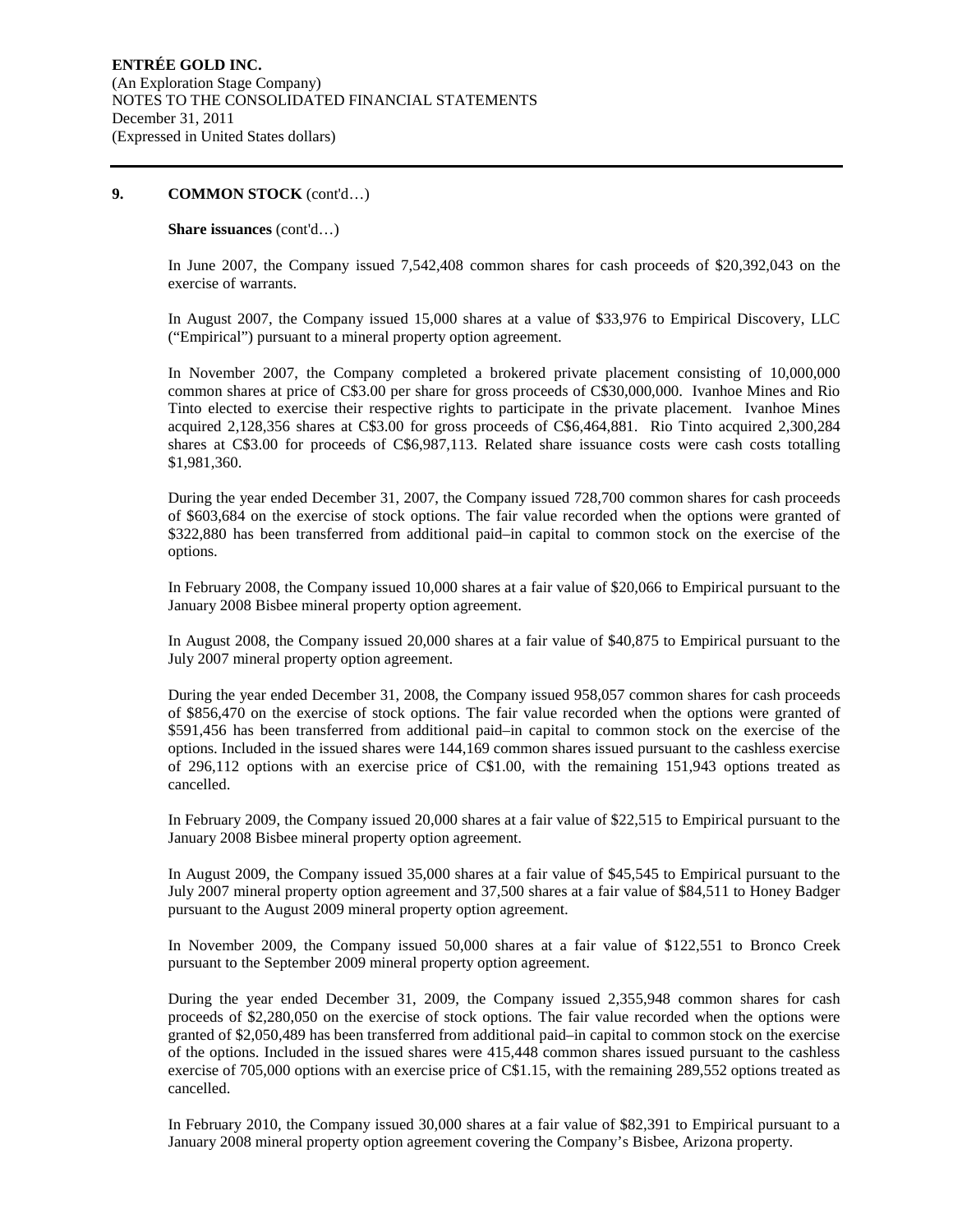#### **Share issuances** (cont'd…)

In June 2010, the Company issued 15,020,801 shares at a fair value of \$28,325,101 pursuant to the acquisition of PacMag (Note 3) and incurred \$147,228 of share issue costs.

In August 2010, the Company issued 80,000 shares at a fair value of \$185,863 to Empirical pursuant to a June 2007 mineral property option agreement covering the Lordsburg and Oak Grove properties in New Mexico.

In October 2010, the Company issued 20,000 shares at a fair value of \$53,797 to Peter Drobeck pursuant to a Confidentiality and Finder's Fee Agreement as a finder's fee in connection with a September 2010 conditional property option agreement between the Company's wholly-owned Peruvian subsidiary Exploraciones Apolo Resources S.A.C. and a private Peruvian company.

In October 2010, the Company issued 22,500 shares at a fair value of \$60,233 to Bronco Creek pursuant to a mineral property agreement.

During the year ended December 31, 2010, the Company issued 2,122,278 common shares for cash proceeds of \$2,699,728 on the exercise of stock options. The fair value recorded when the options were granted of \$1,932,407 has been transferred from additional paid–in capital to common stock on the exercise of the options. Included in the issued shares were 430,078 common shares issued pursuant to the cashless exercise of 100,000 options with an exercise price of C\$1.32, 1,535,300 options with an exercise price of C\$1.75, and 7,500 options with an exercise price of C\$2.60, with the remaining 1,212,722 options treated as cancelled.

In February 2011, the Company issued 40,000 shares at a fair value of \$122,189 to Empirical pursuant to a January 2008 mineral property option agreement covering the Company's Bisbee, Arizona property.

In July 2011, the Company issued 550,000 shares at a fair value of \$1,271,371 to acquire Honey Badger's remaining 49% interest in the Blackjack property.

In August 2011, the Company issued 150,000 shares at a fair value of \$304,793 to Empirical pursuant to a June 2007 mineral property option agreement.

In October 2011, the Company issued 12,500 shares at a fair value of \$19,753 to Bronco Creek pursuant to the September 2009 mineral property option agreement.

In November 2011, the Company completed a marketed offering and issued 10,000,000 shares at a price of C\$1.25 per share. Rio Tinto elected to exercise its pre-emptive rights and purchased an additional 1,482,216 shares at a price of C\$1.25 per share. The total gross proceeds from the offering were \$14,075,483. Related share issuance costs were \$1,065,065.

During the year ended December 31, 2011, the Company issued 427,147 common shares for cash proceeds of \$608,466 on the exercise of stock options. The fair value recorded when the options were granted of \$442,255 has been transferred from additional paid–in capital to common stock on the exercise of the options. Included in the issued shares were 87,847 common shares issued pursuant to the cashless exercise of 245,000 options with an exercise price of C\$1.32, with the remaining 157,153 options treated as cancelled.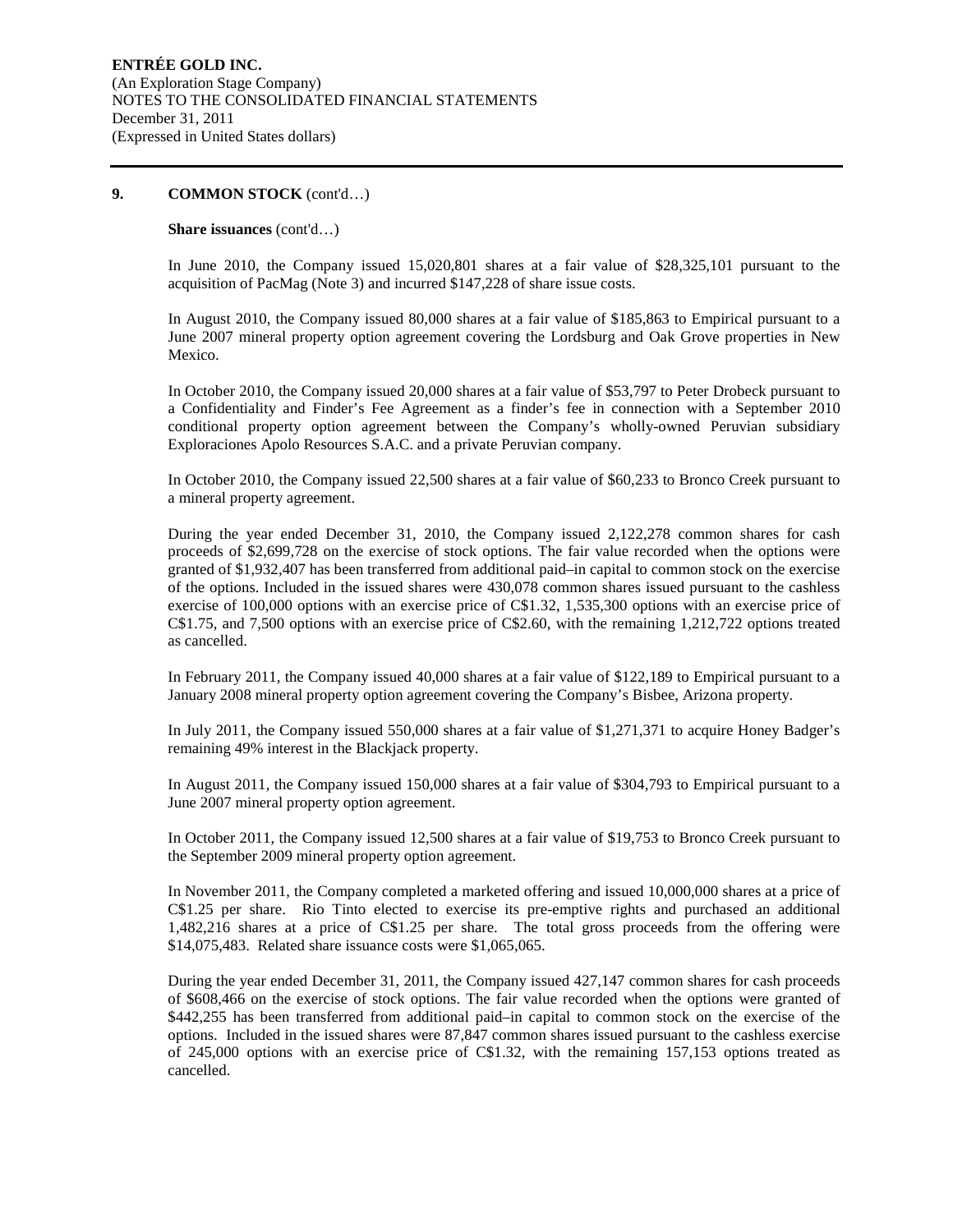#### **Stock options**

The Company has adopted a stock option plan (the "Plan") to grant options to directors, officers, employees and consultants. Under the Plan, as amended in May 2011, the Company may grant options to acquire up to 10% of the issued and outstanding shares of the Company. Options granted can have a term of up to ten years and an exercise price typically not less than the Company's closing stock price on the last trading day before the date of grant. Vesting is determined at the discretion of the Board of Directors.

The Company uses the Black-Scholes option pricing model to determine the fair value of stock options granted. For employees, the compensation expense is amortized on a straight-line basis over the requisite service period which approximates the vesting period. Compensation expense for stock options granted to non-employees is recognized over the contract services period or, if none exists, from the date of grant until the options vest. Compensation associated with unvested options granted to non-employees is re-measured on each balance sheet date using the Black-Scholes option pricing model.

The Company uses historical data to estimate option exercise, forfeiture and employee termination within the valuation model. The expected term of the options approximates the full term of the options. The riskfree interest rate is based on a treasury instrument whose term is consistent with the expected term of the stock options. The Company has not paid and does not anticipate paying dividends on its common stock; therefore, the expected dividend yield is assumed to be zero. Companies are required to utilize an estimated forfeiture rate when calculating the expense for the reporting period. Based on the best estimate, management applied the estimated forfeiture rate of Nil in determining the expense recorded in the accompanying Statements of Operations.

Stock option transactions are summarized as follows:

|                              |                   | Weighted Average      |
|------------------------------|-------------------|-----------------------|
|                              |                   | <b>Exercise Price</b> |
|                              | Number of Options | (C\$)                 |
| Balance at December 31, 2009 | 10,907,800        | 1.86                  |
| Granted                      | 1,737,500         | 2.77                  |
| Exercised                    | (2,122,278)       | 1.66                  |
| Cancelled                    | (1,212,722)       | 1.74                  |
| Expired                      | (10,000)          | 1.75                  |
| Forfeited                    | (7,500)           | 1.65                  |
| Balance at December 31, 2010 | 9,292,800         | 2.09                  |
| Granted                      | 575,000           | 2.77                  |
| Exercised                    | (427, 147)        | 1.66                  |
| Cancelled                    | (157, 153)        | 1.32                  |
| Forfeited                    | (148,000)         | 2.31                  |
| Balance at December 31, 2011 | 9,135,500         | 2.16                  |

There were 575,000 stock options granted during the year ended December 31, 2011 with a weighted average exercise price of C\$2.77 and a weighted average fair value of C\$1.64 (December 31, 2010 – C\$1.75). The number of stock options exercisable at December 31, 2011 was 8,873,000.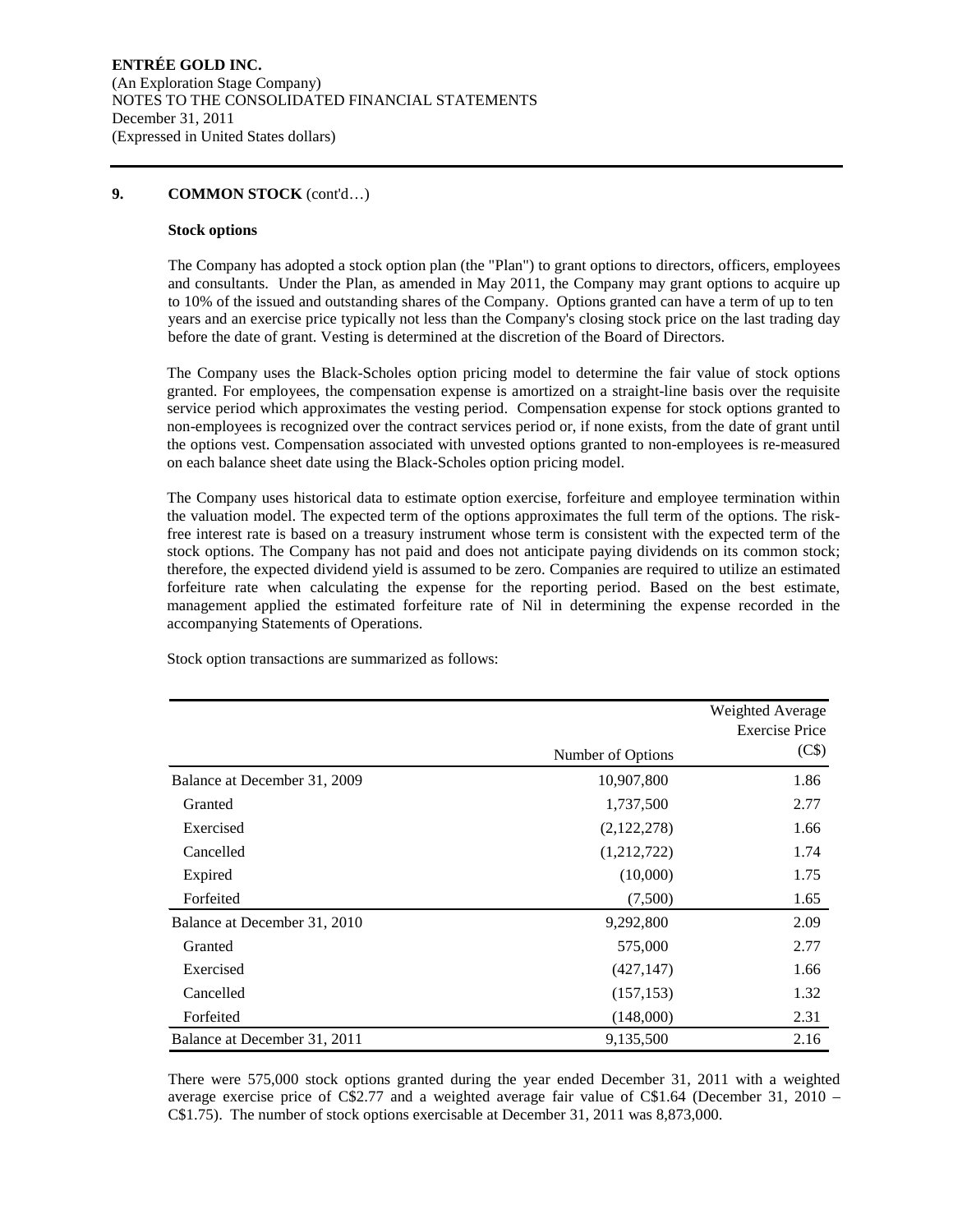**Stock options** (cont'd…)

At December 31, 2011, the following stock options were outstanding:

| Number of<br>Options | Exercise<br>Price<br>(C\$) | Aggregate<br>Intrinsic Value<br>(C\$) | <b>Expiry Date</b> | Number of<br>Options<br>Exercisable | Aggregate<br>Intrinsic Value<br>(C\$) |
|----------------------|----------------------------|---------------------------------------|--------------------|-------------------------------------|---------------------------------------|
|                      |                            |                                       |                    |                                     |                                       |
| 50,000               | 1.77                       |                                       | January 22, 2012   | 50,000                              |                                       |
| 200,000              | 2.16                       |                                       | April 5, 2012      | 200,000                             |                                       |
| 500,000              | 2.06                       |                                       | May 16, 2012       | 500,000                             |                                       |
| 457,500              | 2.30                       | $\overline{\phantom{a}}$              | May 31, 2012       | 457,500                             |                                       |
| 1,349,500            | 2.00                       | $\overline{\phantom{a}}$              | April 3, 2013      | 1,349,500                           |                                       |
| 12,500               | 1.55                       |                                       | May 21, 2013       | 12,500                              |                                       |
| 87,500               | 2.02                       | $\qquad \qquad \blacksquare$          | July 17, 2013      | 87,500                              |                                       |
| 1,092,000            | 1.55                       | $\overline{\phantom{a}}$              | September 17, 2013 | 1,092,000                           |                                       |
| 5,000                | 1.55                       |                                       | October 10, 2013   | 5,000                               |                                       |
| 1,414,000            | 1.32                       | $\blacksquare$                        | February 12, 2014  | 1,414,000                           |                                       |
| 1,677,500            | 2.60                       |                                       | December 29, 2014  | 1,677,500                           |                                       |
| 300,000              | 2.34                       |                                       | September 22, 2015 | 300,000                             |                                       |
| 1,415,000            | 2.86                       | $\overline{\phantom{a}}$              | November 22, 2015  | 1,415,000                           |                                       |
| 200,000              | 3.47                       |                                       | January 4, 2016    | 150,000                             |                                       |
| 125,000              | 2.94                       |                                       | March 8, 2016      | 100,000                             |                                       |
| 150,000              | 2.05                       |                                       | July 7, 2016       | 37,500                              |                                       |
| 100,000              | 2.23                       |                                       | July 15, 2016      | 25,000                              |                                       |
| 9,135,500            |                            | \$                                    |                    | 8,873,000                           | \$                                    |

The aggregate intrinsic value in the preceding table represents the total intrinsic value, based on the Company's closing stock price of C\$1.25 per share as of December 31, 2011, which would have been received by the option holders had all option holders exercised their options as of that date. The total number of in-the-money options vested and exercisable as of December 31, 2011 was Nil. The total intrinsic value of options exercised during the year ended December 31, 2011 was \$437,770 (December 31, 2010 - \$3,103,315).

Subsequent to December 31, 2011, the Company granted 1,732,000 stock options with an exercise price of C\$1.25 and 50,000 stock options with an exercise price of C\$1.27. 50,000 stock options with an exercise price of C\$1.77 expired and 2,500 stock options with an exercise price of C\$2.86 were forfeited.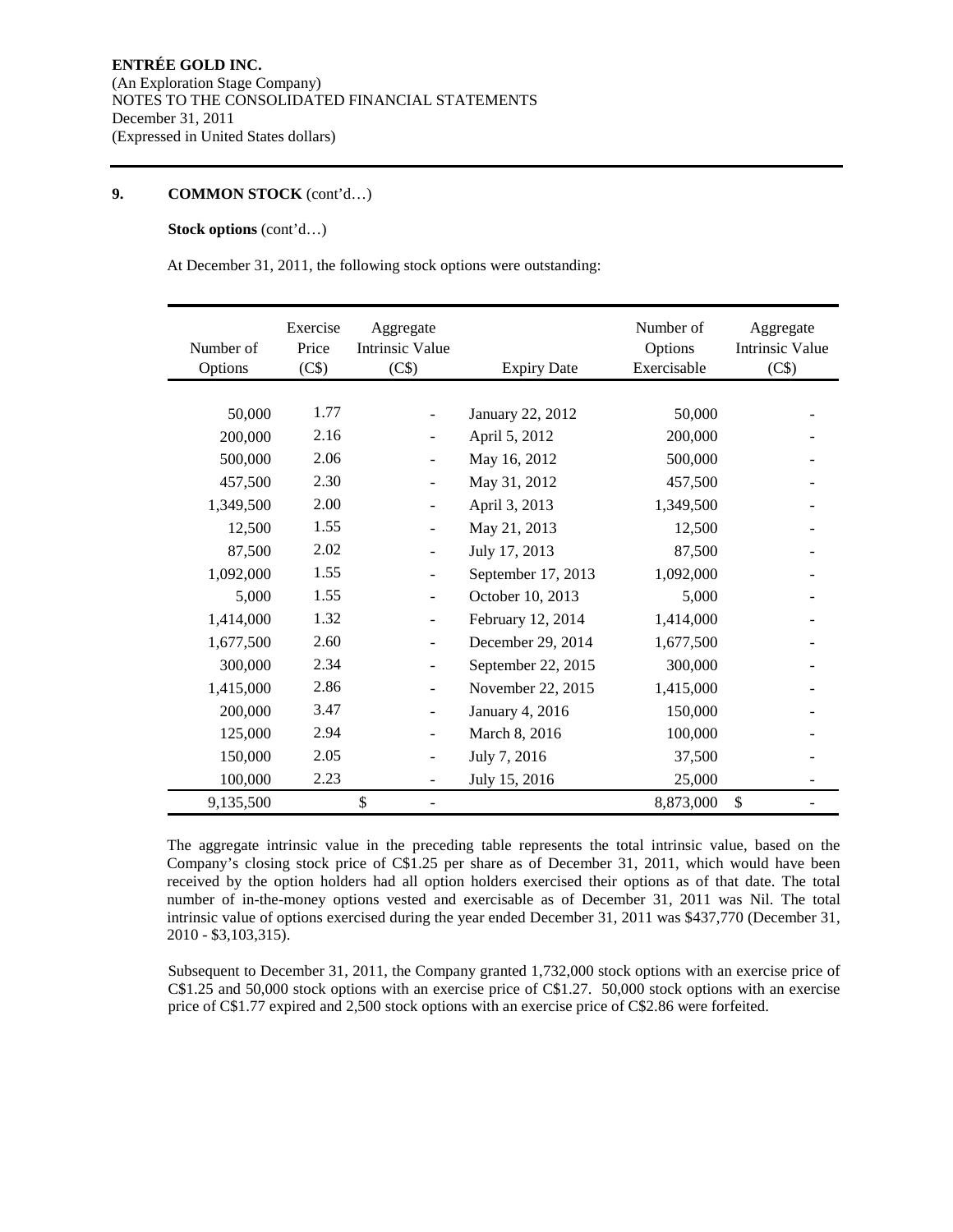#### **Stock-based compensation**

575,000 stock options were granted during the year ended December 31, 2011. The fair value of stock options granted during the year ended December 31, 2011 was \$944,319 (December 31, 2010 - \$3,007,946). 312,500 options were fully vested in 2011 and the remaining 262,500 will fully vest in 2012. Stock-based compensation recognized during the year ended December 31, 2011 was \$991,161 (December 31, 2010 - \$2,897,845) which has been recorded in the consolidated statements of operations as follows with corresponding additional paid-in capital recorded in stockholders' equity:

|                            | Year Ended<br>December 31.<br>2011 |         | Year Ended<br>December 31,<br>2010 |           | Cumulative to<br>December 31.<br>2011 |              |
|----------------------------|------------------------------------|---------|------------------------------------|-----------|---------------------------------------|--------------|
| Exploration                | \$                                 | 146,343 | \$                                 | 425.791   |                                       | 3,807,401    |
| General and administration |                                    | 844,818 |                                    | 2,472,054 |                                       | 17,738,481   |
|                            | \$                                 | 991.161 | \$                                 | 2,897,845 |                                       | \$21,545,882 |

The following weighted-average assumptions were used for the Black-Scholes valuation of stock options granted:

|                                  | December 31.<br>2011 | December 31.<br>2010 |
|----------------------------------|----------------------|----------------------|
|                                  |                      |                      |
| Risk-free interest rate          | 2.06%                | 1.84%                |
| Expected life of options (years) | 4.2                  | 5.0                  |
| Annualized volatility            | 74%                  | 78%                  |
| Dividend rate                    | $0.00\%$             | $0.00\%$             |

#### **10. SEGMENT INFORMATION**

The Company operates in one business segment being the exploration of mineral property interests.

Geographic information is as follows:

|                     | December 31,<br>2011 |               | December 31,<br>2010 |
|---------------------|----------------------|---------------|----------------------|
|                     |                      |               |                      |
| Identifiable assets |                      |               |                      |
| <b>USA</b>          | \$<br>52,424,129     | <sup>\$</sup> | 51,790,144           |
| Canada              | 18,345,690           |               | 23,603,838           |
| Australia           | 1,993,279            |               | 4,778,311            |
| Mongolia            | 1,781,099            |               | 1,027,622            |
| Other               | 45,613               |               | 159,183              |
|                     | \$<br>74,589,810     | -\$           | 81,359,098           |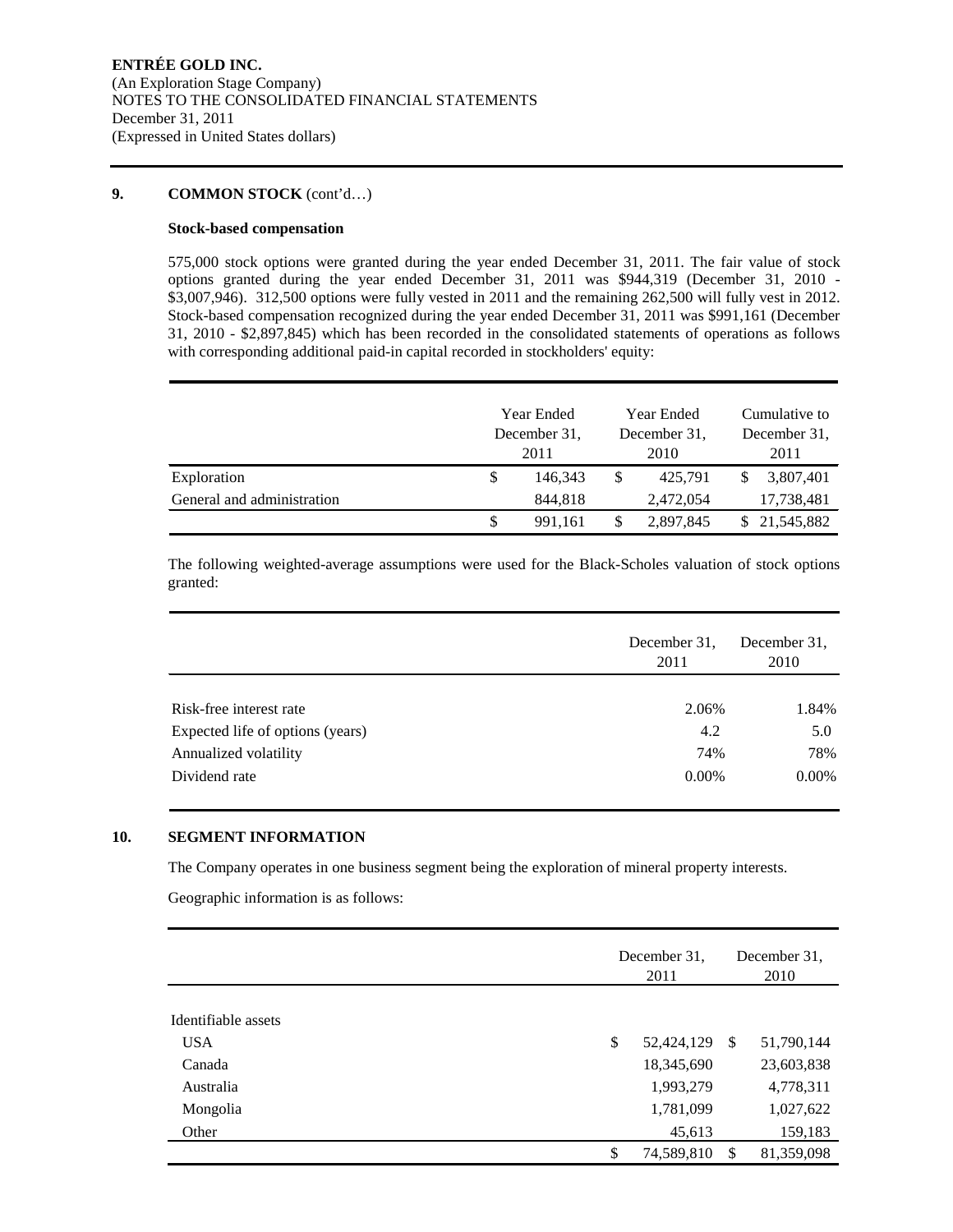#### **11. INCOME TAXES**

A reconciliation of income taxes at statutory rates with the reported taxes is as follows:

|                                        | <b>Year Ended</b><br>December 31.<br>2011 |      | Year Ended<br>December 31,<br>2010 |
|----------------------------------------|-------------------------------------------|------|------------------------------------|
| Loss for the year                      | (21,969,902)                              | -S   | (20,614,820)                       |
| Statutory rate                         | 26.5%                                     |      | 28.5%                              |
| Expected income tax recovery           | (5,822,024)                               |      | (5,875,224)                        |
| Permanent differences                  | (22,083)                                  |      | (60, 761)                          |
| Difference in foreign tax rates        | (1,029,337)                               |      | (18,021)                           |
| Change in valuation allowance          | 2,014,763                                 |      | 5,289,044                          |
| Change in enacted tax rates            | (123,203)                                 |      | 119,550                            |
| Withholding taxes                      | 152,190                                   |      |                                    |
| Total income tax expense (recovery)    | \$<br>(4,829,694)                         | -S   | (545, 412)                         |
| Current income tax expense             | 152,190                                   |      |                                    |
| Deferred income tax expense (recovery) | (4,981,884)                               |      | (545, 412)                         |
| Total income taxes                     | \$<br>(4,829,694)                         | - \$ | (545, 412)                         |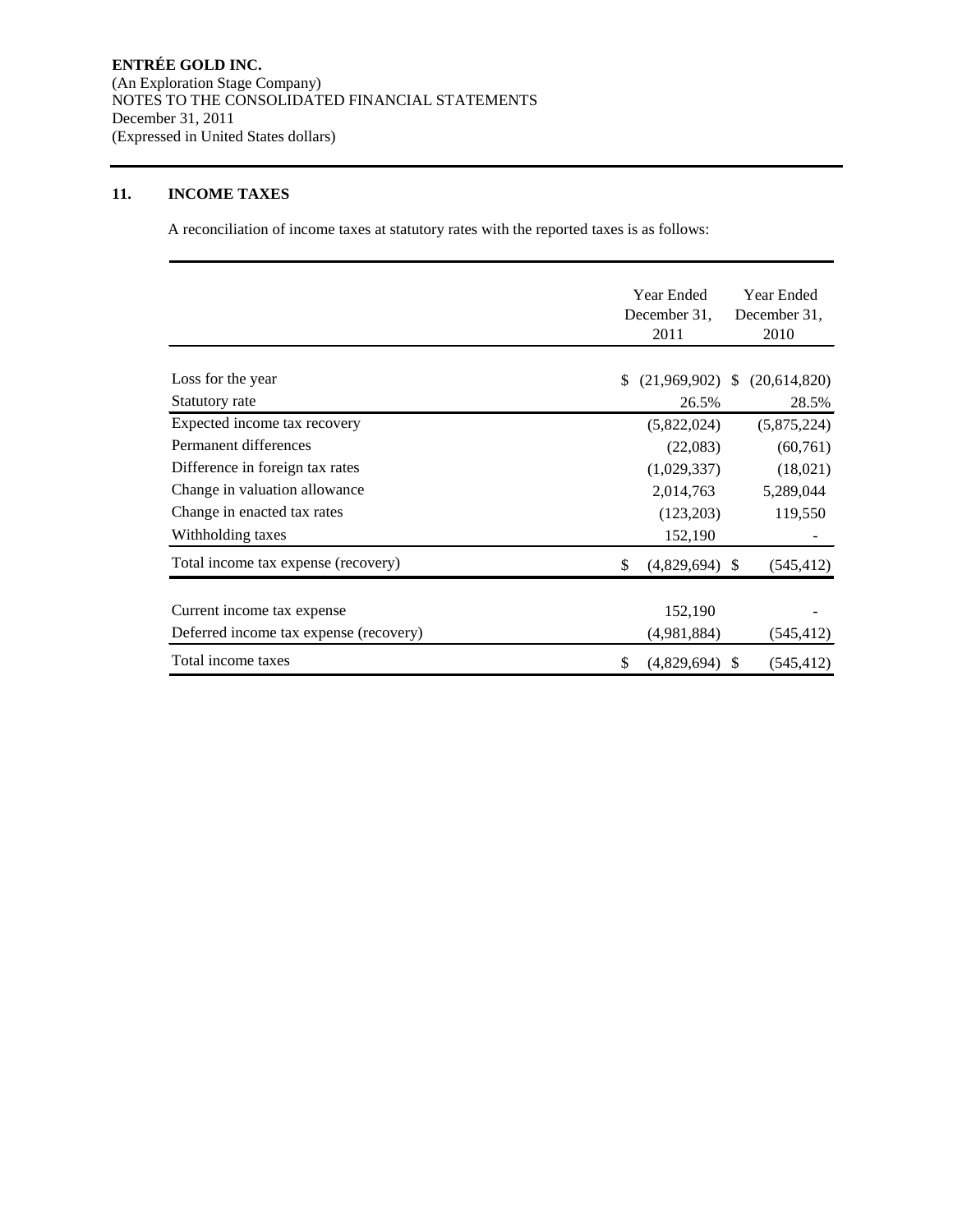#### **11. INCOME TAXES** (cont'd...)

The significant components of the Company's deferred income tax assets and liabilities are as follows:

|                                     |    | Year Ended<br>December 31, |               | Year Ended<br>December 31,       |  |
|-------------------------------------|----|----------------------------|---------------|----------------------------------|--|
|                                     |    |                            |               |                                  |  |
|                                     |    | 2011                       |               | 2010                             |  |
| Deferred income tax assets:         |    |                            |               |                                  |  |
| Non-capital loss carry forward      | \$ | 16,310,423                 | <sup>\$</sup> | 8,743,555                        |  |
| Investments                         |    |                            |               | 173,823                          |  |
| Resource expenditures               |    | 6,717,013                  |               | 8,042,421                        |  |
| Equipment                           |    | 76,811                     |               | 99,668                           |  |
| Share issue and legal costs         |    | 318,999                    |               | 253,337                          |  |
| Other                               |    | 255,619                    |               | 12,976                           |  |
|                                     |    | 23,678,865                 |               | 17,325,780                       |  |
| Valuation allowance                 |    | (18,009,043)               |               | (15,994,280)                     |  |
| Net deferred income tax assets      | \$ | 5,669,822                  | S.            | 1,331,500                        |  |
| Deferred income tax liabilities:    |    |                            |               |                                  |  |
| Investments                         | \$ |                            | \$.           | (786,088)                        |  |
| Mineral property interests          |    | (15,062,436)               |               | (14,919,910)                     |  |
| Net deferred income tax liabilities | \$ |                            |               | $(15,062,436)$ \$ $(15,705,998)$ |  |
| Net deferred income tax liabilities | \$ |                            |               | $(9,392,614)$ \$ $(14,374,498)$  |  |

The Company has available for deduction against future taxable income non-capital losses of approximately \$25,340,000 (2010: \$19,260,000) in Canada, \$680,000 (2010: \$719,000) in China, \$8,570,000 (2010: \$2,350,000) in Mongolia, \$22,000,000 (2010: \$4,600,000) in the United States of America, \$400,000 (2010: \$3,100,000) in Australia and \$240,000 (2010: \$110,000) in Peru. These losses, if not utilized, will expire through 2030. Subject to certain restrictions, the Company also has foreign resource expenditures available to reduce taxable income in future years. Deferred income tax benefits which may arise as a result of these losses, resource expenditures, investments, accounts receivable, equipment, share issue and legal costs have been offset in these financial statements by a valuation allowance.

The Company recognizes interest accrued related to unrecognized tax benefits in interest expense and penalties in operating expenses. As of December 31, 2011, there was no accrued interest or accrued penalties.

The Company files income tax returns in Canada and several foreign jurisdictions. The Company's Canadian income tax returns from 2004 to 2011 are open. For other foreign jurisdictions, including Mongolia and the U.S., all years remain open.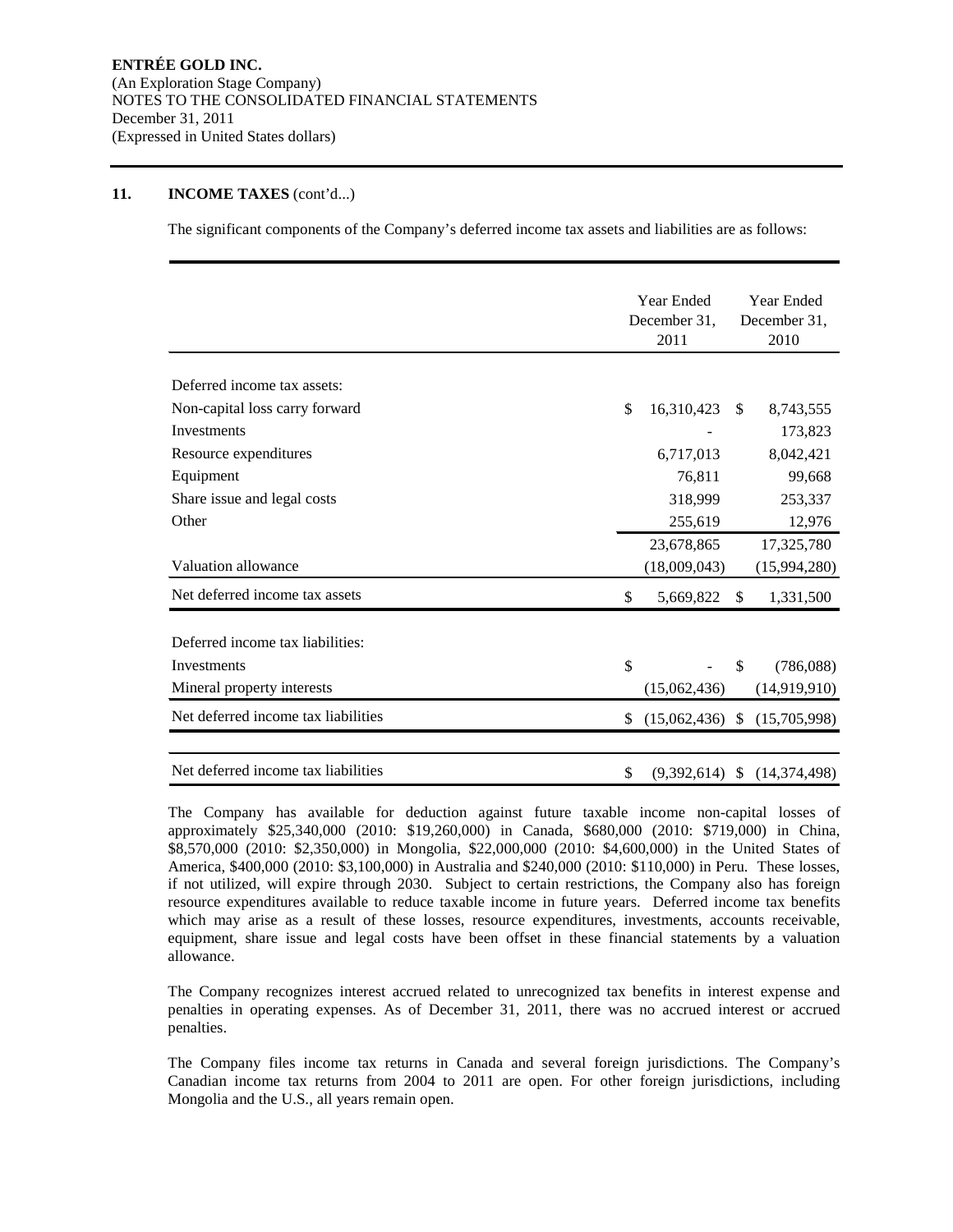#### **12. FINANCIAL INSTRUMENTS**

The Company's financial instruments consist of cash and cash equivalents, short-term investments, receivables, deposits, long-term investments, accounts payable and accrued liabilities and loans payable. Unless otherwise noted, it is management's opinion that the Company is not exposed to significant interest or credit risks arising from these financial instruments. The fair value of these financial instruments approximates their carrying values, except as noted below.

The Company is exposed to currency risk by incurring certain expenditures in currencies other than the Canadian dollar. The Company does not use derivative instruments to reduce this currency risk.

Fair value measurement is based on a fair value hierarchy, which requires an entity to maximize the use of observable inputs and minimize the use of unobservable inputs when measuring fair value. The standard describes three levels of inputs that may be used to measure fair value which are:

Level 1 — Quoted prices that are available in active markets for identical assets or liabilities.

Level 2 — Quoted prices in active markets for similar assets that are observable.

Level 3 — Unobservable inputs that are supported by little or no market activity and that are significant to the fair value of the assets or liabilities.

At December 31, 2011, the Company had Level 1 financial instruments, consisting of cash, cash equivalents and short-term investments, with a fair value of \$19,428,619.

### **13. ACCUMULATED OTHER COMPREHENSIVE INCOME (OCI)**

|                                                                  |               | Year Ended<br>December 31,<br>2011 |               | <b>Year Ended</b><br>December 31,<br>2010 |  |
|------------------------------------------------------------------|---------------|------------------------------------|---------------|-------------------------------------------|--|
| Accumulated OCI, beginning of year:                              |               |                                    |               |                                           |  |
|                                                                  | \$            | 3,002,717                          | <sup>\$</sup> | (480, 928)                                |  |
| Currency translation adjustment<br>Available for sale securities |               |                                    |               |                                           |  |
|                                                                  | \$            | 2,747,997<br>5,750,714             | $\mathbb{S}$  | 563,481<br>82,553                         |  |
|                                                                  |               |                                    |               |                                           |  |
| Other comprehensive income (loss) for the year:                  |               |                                    |               |                                           |  |
| Currency translation adjustments                                 | \$            | $(1,101,366)$ \$                   |               | 3,483,645                                 |  |
| Unrealized gain on available for sale investments                |               | 715,428                            |               | 2,184,516                                 |  |
| Release of OCI on available for sale investments                 |               | (3,463,425)                        |               |                                           |  |
| Other comprehensive income (loss) for the year:                  | <sup>\$</sup> | $(3,849,363)$ \$                   |               | 5,668,161                                 |  |
| Accumulated OCI, end of year:                                    |               |                                    |               |                                           |  |
| Currency translation adjustment                                  | \$            | 1,901,351                          | <sup>\$</sup> | 3,002,717                                 |  |
| Available for sale securities                                    |               |                                    |               | 2,747,997                                 |  |
|                                                                  | $\mathbb{S}$  | 1,901,351                          | \$            | 5,750,714                                 |  |